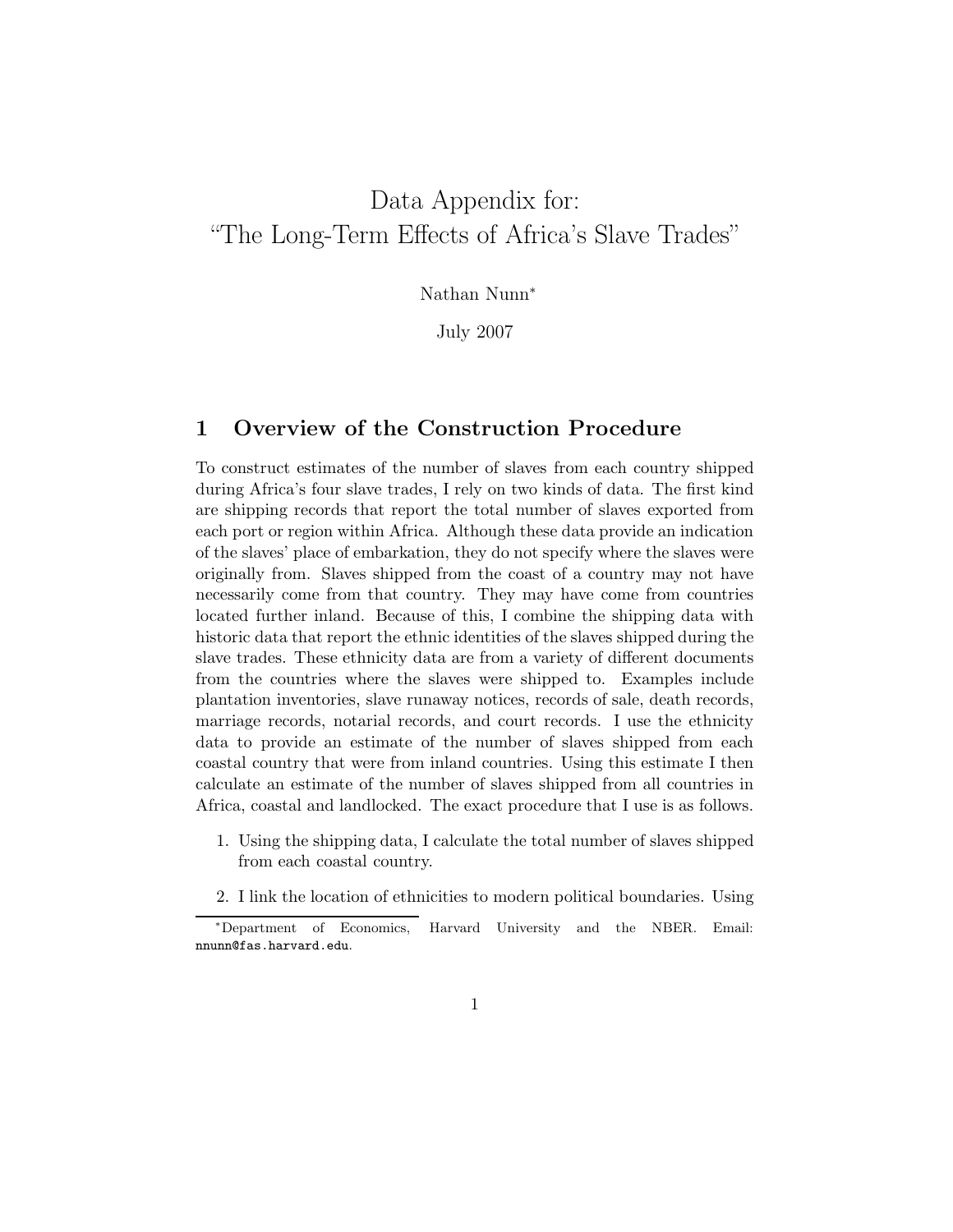the ethnicity samples, I calculate the number of slaves that were from each country in Africa.

3. Using the distribution of slaves from each country from the ethnicity data, the proportion of slaves shipped from each coastal country that would have come from countries located inland of that country can be calculated. The total number of slaves shipped from a coastal country is then divided between slaves from the coastal country and slaves from inland countries.

The logic behind the procedure can be illustrated with a simple example. Figure 1 shows an artificial map of the west coast of Africa. The map shows five countries, labeled Country A to Country E.



Figure 1: Artificial Map of the West Coast of Africa.

In the first step, from the shipping data I calculate the number of slaves shipped from the ports of each coastal country. Assume that, as shown in the figure, I find that 100,000 slaves are shipped from the coast of Country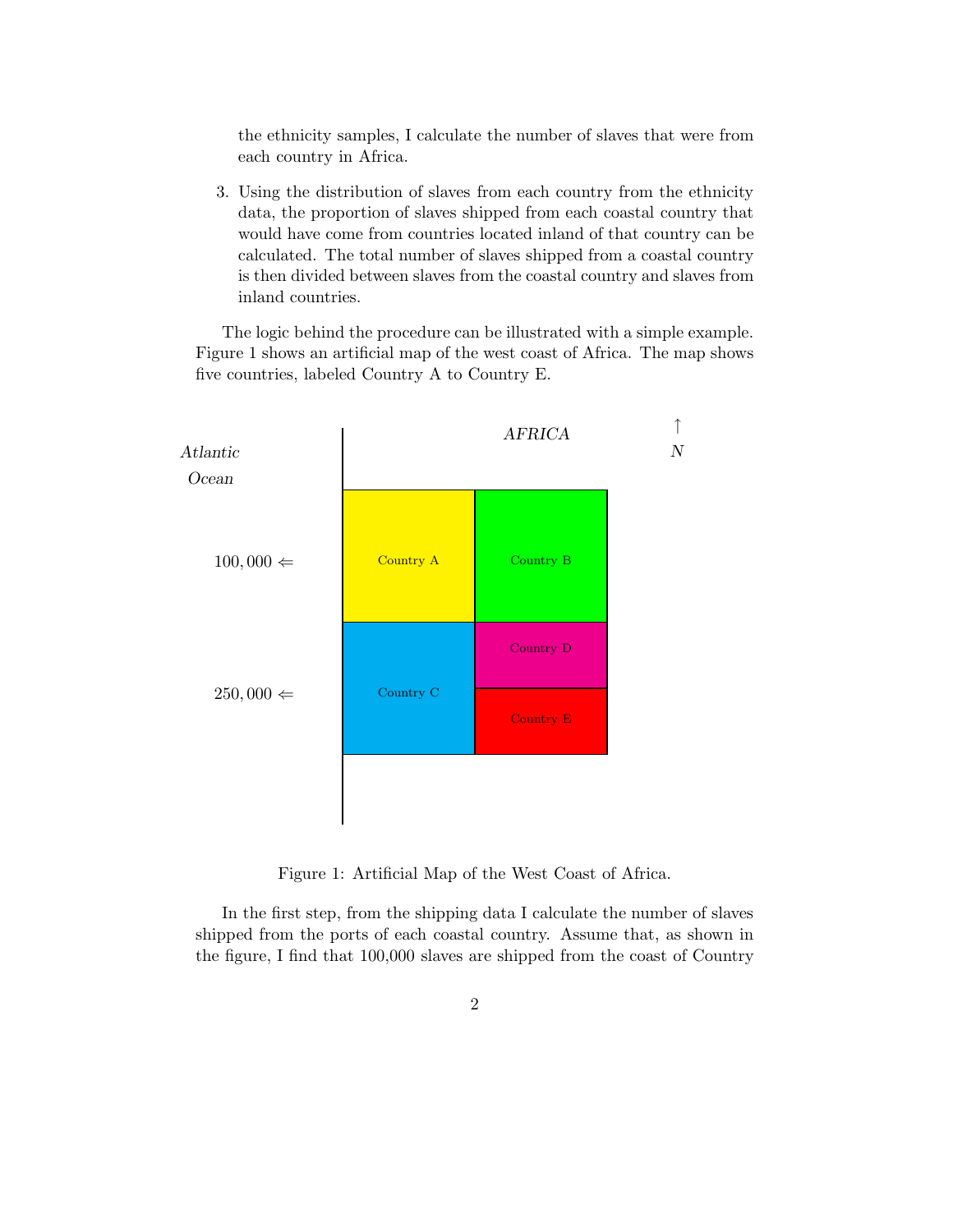A and 250,000 are shipped from the coast of Country C.

In the second step, I use the samples of slaves for which I know their ethnic identity. I map the slaves' ethnicities to modern political boundaries using a concordance that I have constructed. Using the concordance I am able to calculate for my sample the distribution of slaves from all countries, coastal and interior. Assume that the distribution between each coastal country and the countries to the interior is as follows:

- 1. Country A : Country  $B = 4 : 1$
- 2. Country C : Country D : Country  $E = 3 : 1 : 1$

In the third step, I correct for the fact that slaves shipped from the coast may have been from the inland countries. I assume that slaves shipped from Country A are either from Country A or Country B, and that slaves shipped from Country C are either form Country C, Country D or Country E. Based on the distribution from the ethnicity data, I assume that 1 of every 5 slaves shipped from Country A would have been from Country B. Similarly, 1 of every 5 slaves shipped from Country C would have been from Country D, and 1 of every 5 would have been from Country E. Using this information, I calculate an estimate of the number of slaves that came from each country. For this example, the calculations are as follows:

> Slave exports from Country A=  $100,000 \times 4/5 = 80,000$ Slave exports from Country B=  $100,000 \times 1/5 = 20,000$ Slave exports from Country C=  $250,000 \times 3/5 = 150,000$ Slave exports from Country D=  $250,000 \times 1/5 = 50,000$ Slave exports from Country  $E= 250,000 \times 1/5 = 50,000$

In practice, I also use the ethnicity data to adjust for the fact that in reality countries are not shaped like blocks, as my stylized example assumes. Specifically, for Guinea and Zaire the majority of each country lies landlocked behind other countries. I also use the same procedure to estimate the number of slaves exported from these countries and the countries located between these countries and the coast.

# 2 Testing the Precision of the Construction Procedure

In my calculations I assume that slaves shipped from a port within a country are either from that country or from countries directly to the interior. One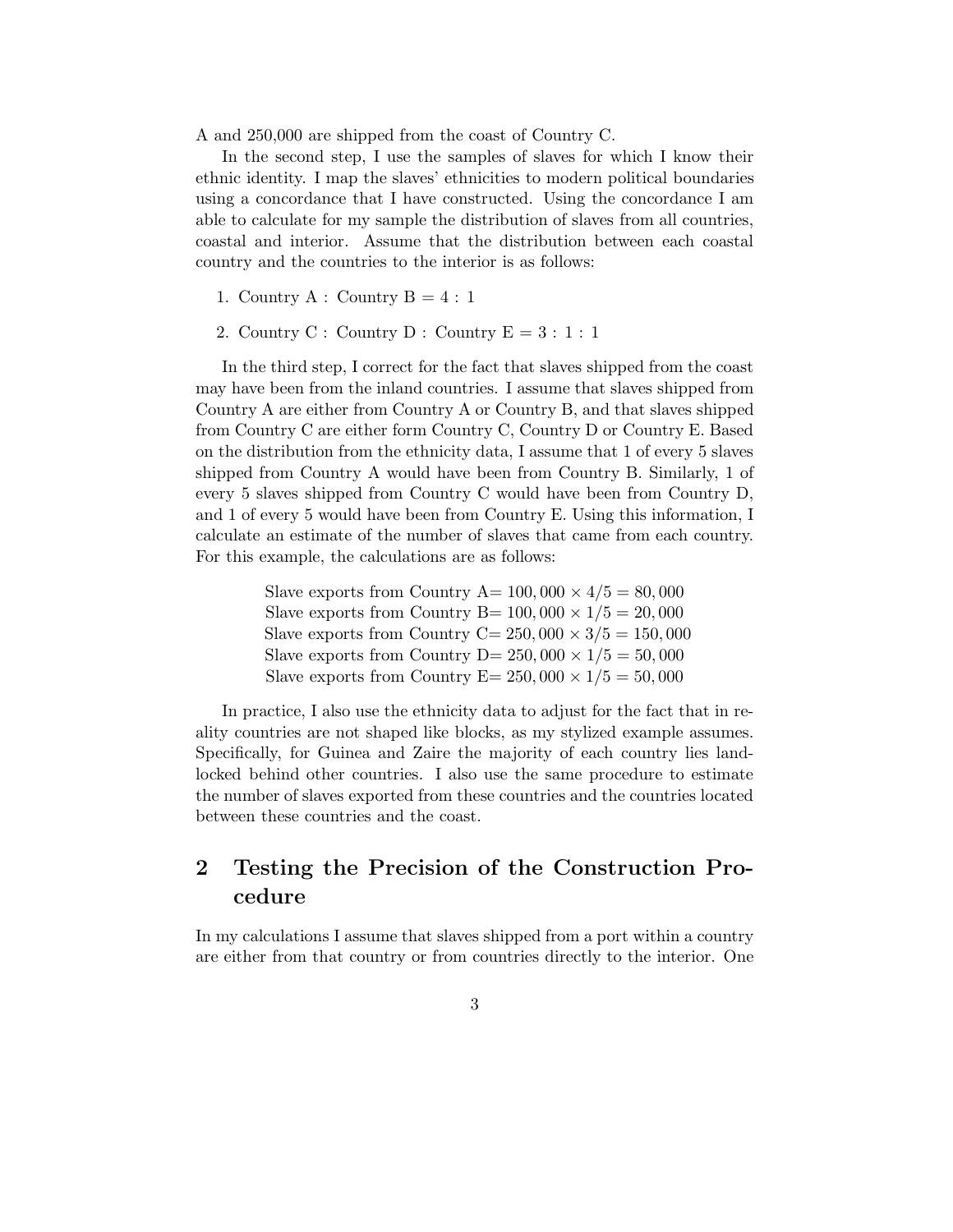problem with this procedure is that slaves exported from a coastal country may come from countries that are not inland of the coastal country, such as adjacent coastal countries.

Three samples of slaves for which we know the slaves' ethnicity and the ports they were shipped from are available. For these slaves, I am able to calculate the margin of error if when my calculation procedure is applied to these data.

The first sample is from Nwokeji and Eltis (2002). The authors have begun to extract data from the Sierra Leone Liberated African Registers. They have identified with certainty the ethnicities of 886 slaves from six ships leaving from the Cameroons estuary between 1822 and 1837. Within the sample of 886 slaves, only 21 (2.4%) are from outside of Cameroon or from the interior (Central African Republic or Niger). Most of those from outside were either Igbo (from modern Nigeria) or from the Middle Belt (Niger). Therefore, my procedure would correctly identify 97.6% of the slaves in this sample.

Lovejoy (1994) provides data on 54 slaves shipped from the coast of Nigeria. Of the 54 slaves, 41 are from Nigeria, 6 from Cameroon, 2 each from Niger and Chad, and 1 each from Gabon, Kenya and Zaire. Because my procedure assumes that slaves shipped from Nigeria are from Nigeria, Niger or Chad, in this sample 83.4% of the slaves shipped from the ports would be properly identified.<sup>1</sup>

La Torre (1978) provides data on 657 slaves imported into Asante (located in modern Ghana) between  $1837$  and  $1842<sup>2</sup>$  Slaves imported into the kingdom can be taken as a rough indicator of the ethnicities of slaves that were exported from the ports of Ghana at this time. Of the 657 slaves, 152  $(23.1\%)$  were from areas within Ghana and 406  $(62.2\%)$  were from the Mossi and Gurma states of Burkina Faso. My procedure would attribute slaves exported from the ports of Ghana as coming from either Ghana or Burkina Faso and therefore, 84.9% of the slaves exported from Asante ports located in Ghana would be correctly identified.

As a second check of the accuracy of my estimates I aggregate the slave export figures across countries by slave trade and by time period. These aggregate figures are shown in Table 1. These estimates correspond closely with the general consensus among African historians regarding the total volume of slaves shipped in each slave trade. The only exception is that

<sup>&</sup>lt;sup>1</sup>The misidentification comes primarily from the port of Calabar, which is only about 25 miles from the Cameroon border. Of the 5 slaves shipped from this port, none were from Nigeria, 4 were from Cameroon, and 1 was from Zaire.

<sup>&</sup>lt;sup>2</sup>The data are summarized in Lovejoy (2000, pp. 161–162).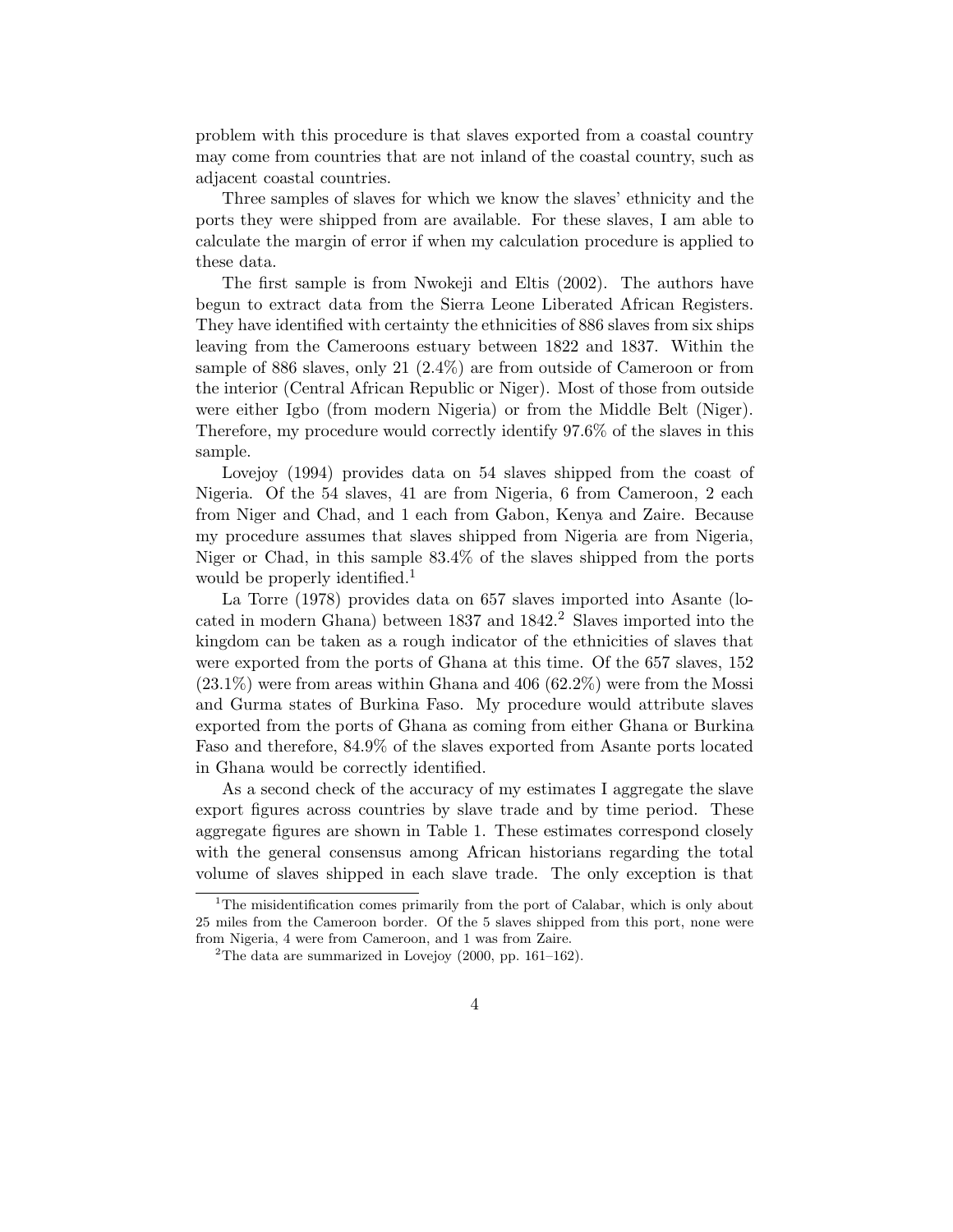the total exports for the trans-Atlantic slave trade are slightly less than the standard estimate of 12 million slaves (e.g., Lovejoy, 2000). The lower total is explained by the fact that the database only contains approximately 82% of all trans-Atlantic slaving voyages (Eltis and Richardson, forthcoming).

# 3 Ethnicity Data: General Description and Issues

To link the ethnicity of each slave to countries current political boundaries I consulted a number of resources that provide information on the location of ethnicities within Africa. Most sources provide detailed maps as well as descriptive information. I relied primarily on Murdock (1959) which provides the finest and most detailed coverage of African ethnicities. I also used extensively Hall (2005), Moseley and Asher (1994), Grimes (1996) and Curtin (1969). For a smaller number of ethnicities I also consulted Hunter (1956), Malherbe (2000) and Greenberg (1966).

Figure 2 reports a reproduction of the map of African ethnicities from Murdock (1959). The figure also shows current political boundaries. As is evident from the figure ethnicities tend to be much finer than countries. In the map, there are 53 countries and 865 ethnicities. As a result, in most cases an ethnicity lies within only one country. However, there are instances where an ethnicity is not contained within the borders of one country, e.g. the Kongo, Malinke, Ewe, and Fon. In these cases, I use the fraction of an ethnicity's land area in each country as weights when assigning the number of slaves from an ethnicity to the relevant countries.

# 4 Trans-Atlantic Slave Trade

### 4.1 Ethnicity Data

The data that report the ethnicities of slaves shipped during the trans-Atlantic slave trade are from a number of different sources. A summary of the sources is reported in Table 2.

One potential problem with the sample of ethnicities that I have collected is that the sample may not be representative of the entire slave trade. My samples may over-sample some destination countries, some nationalities of the carriers, or certain time periods. Mis-representing the first two dimensions do not appear to be problematic for my calculations. Paul Lovejoy writes that the "destination in the Americas does not appear to have been a significant factor affecting the make-up of ship consignment of slaves" (Love-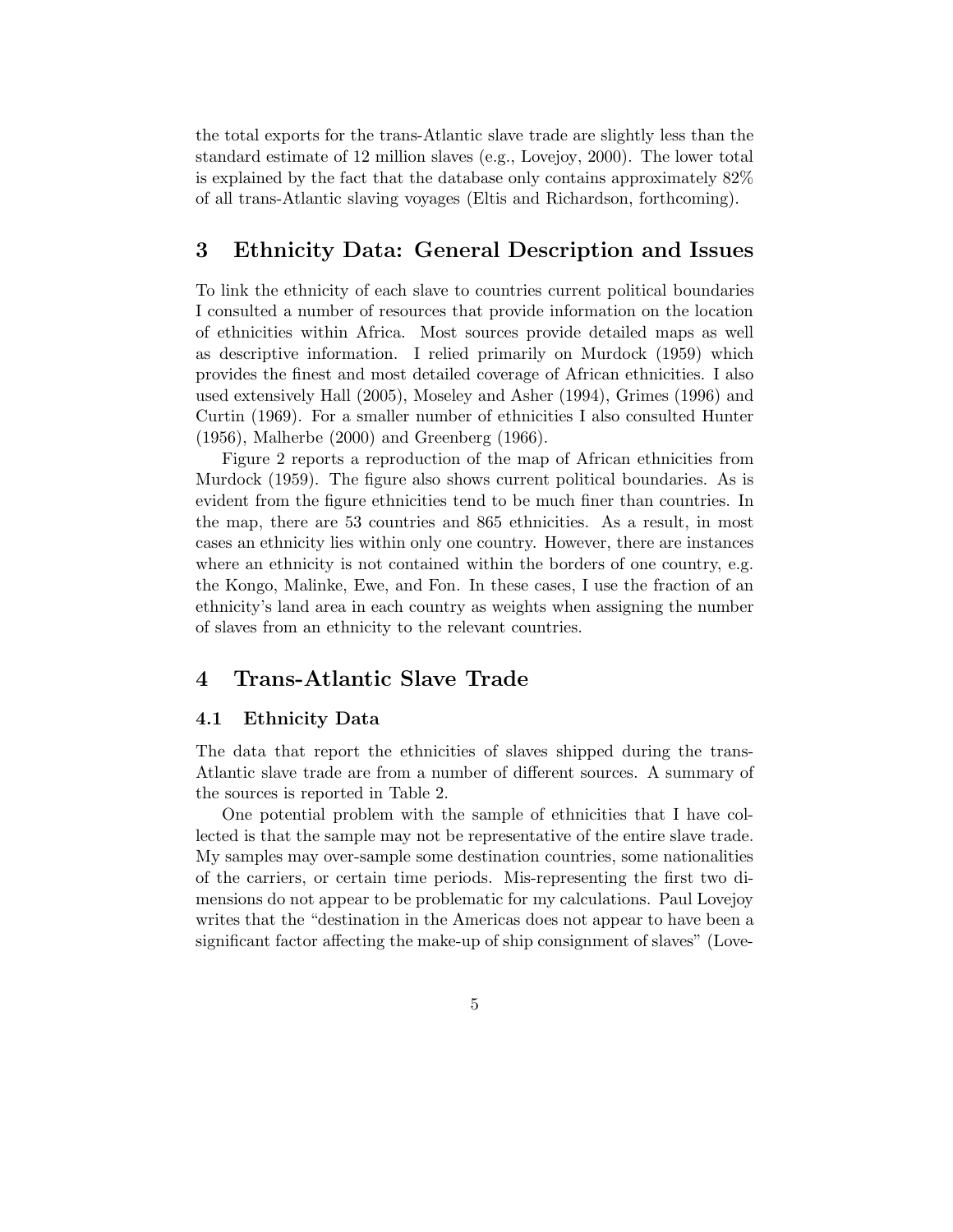

Figure 2: African Ethnicities and Current Political Boundaries. Source: Murdock (1959).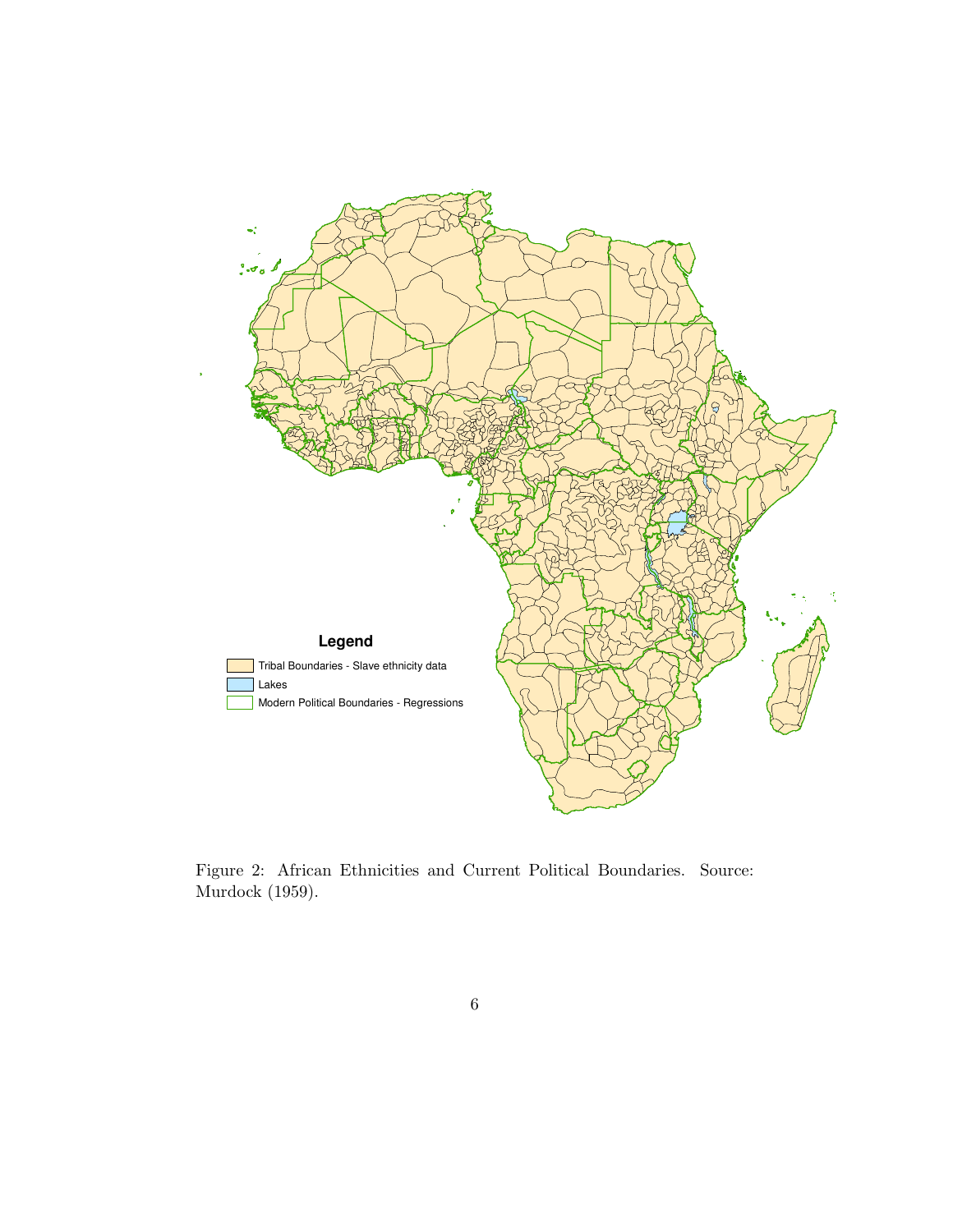joy, 1994, p. 158), while Eltis and Engerman write that "in the nineteenth century, war and the illegal nature of the trade made national flags largely meaningless" (Eltis and Engerman, 1992, p. 239). However, the temporal dimension is important for my calculations. Overtime, slaves were taken from further and further inland. Because a key component of the estimates is the calculation of the proportion of slaves from inland countries, the time dimension is particularly important for the estimation procedure. For this reason, I group the ethnicity data and shipping data into the following five time periods: 1450–1521, 1527–1599, 1600–1699, 1700–1799, 1800–1866. I calculate slave exports separately for each time period.

### 4.1.1 The Two Sierra Leone Censuses from the 1840s

During the 1840s the linguist Sigmund Koelle took an inventory of the languages of liberated slaves living in Sierra Leone (see Koelle, 1854). Among the information that Koelle recorded was the slave's ethnicity and the number of "fellow countrymen" also living in Sierra Leone. The shortcoming of this data is that for ethnicities with large populations only rough numbers are known. For these groups Koelle lists rough estimates such as "several thousand", "many" or "few".

A second census taken in 1848 by the British government also exists (see Great Britain, 1849). This census is complete, but it only categorizes individuals into the 19 most common ethnic categories, while the other ethnicities are all grouped under the heading "Other small tribes". Although, the less common ethnicities are not identified in this census, this information is available from Koelle's census, which was taken at approximately the same time. Augmenting the British census with Koelle's information, I am able to combine the information from the two sources to create a complete census of the population of Sierra Leone in 1848. This is one of the sources used in my ethnicity sample.

#### 4.2 The Re-Export of Slaves from Entrepôts

A number of African islands were used as entrepôts for shipping slaves. I am careful not to falsely attribute slaves imported and then exported from a country as originating from that country. The islands that were used as trans-shipment points are São Thomé and Principe, Canary Islands, Cape Verde, Mauritius, the Seychelles, and the Islands of Annobon and Corisco of modern day Equatorial Guinea.

Ships sailing from São Thomé and Principe carried re-exported slaves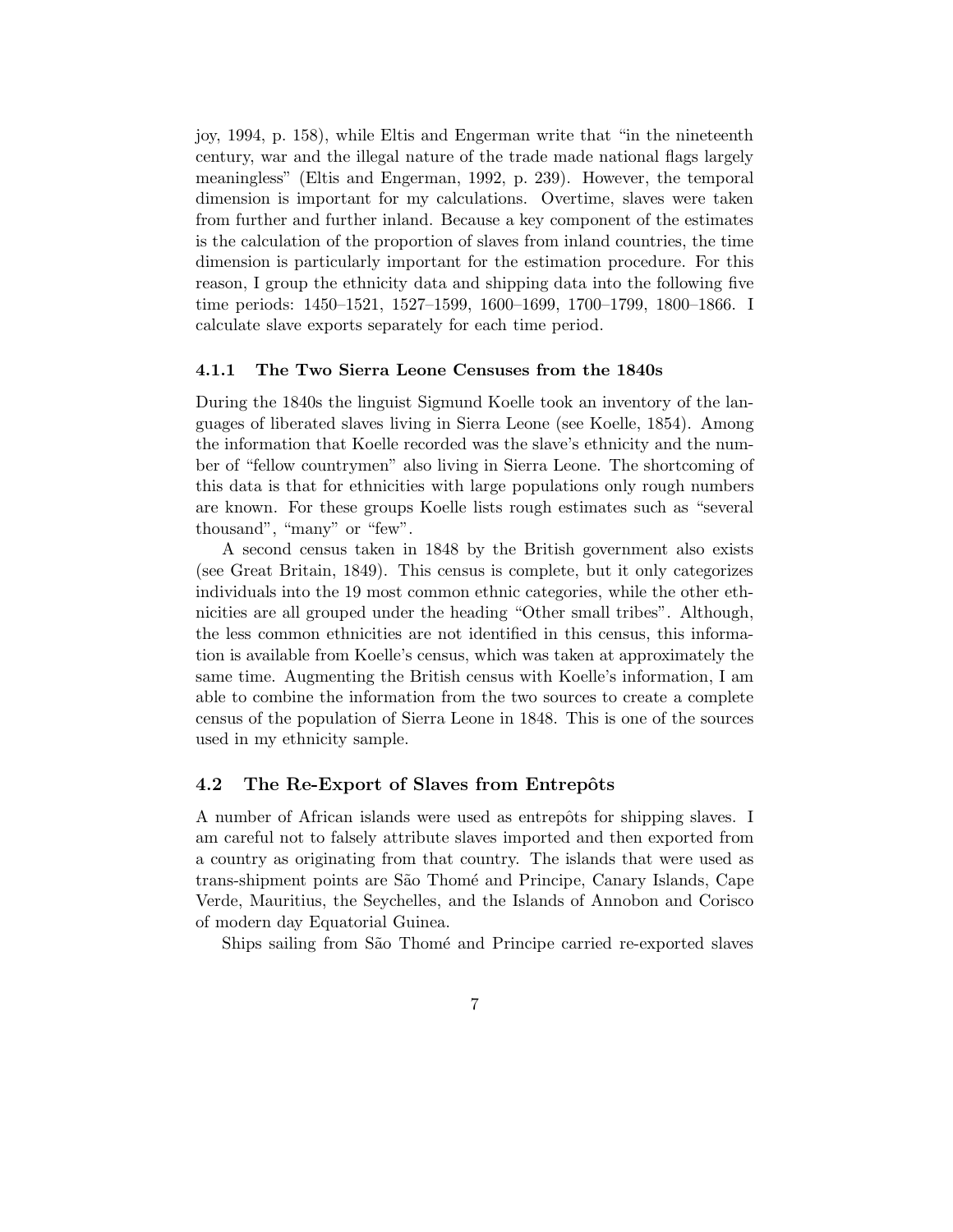rather than slaves from the island (Tardieu, 2001, p. 49). Curtin reports that in the sixteenth century  $20\%$  of imports into São Thomé were from the Bights of Benin and Biafra and that 80% were from the Congo-Angola area (Curtin, 1969, p. 100). I use these numbers to estimate the regions of origin for slaves shipped from the islands.

Slaves shipped from the Canary Islands and Cape Verde were originally from the area of modern day Gambia, Senegal and Guinea-Bissau (Curtin, 1969, pp. 103–104). I use the sample of 314 slaves from the Cape Verde from Carreira (1983) to estimate the origins of the slaves that were shipped from the Canary Islands and Cape Verde.

The origins of the slaves from Mauritius and Seychelles are estimated in the same manner as the origins of slaves shipped during the Indian Ocean slave trade. This is described in Section 5.

I assume that slaves shipped from Annobon and Corisco originated in Equatorial Guinea or Gabon. The ethnicity data are used to divide the slaves between these two countries.

### 4.3 Details of the Construction Procedure

I use the ethnicity data to adjust the shipped data in the following ways (the order of adjustments in practice follow the order listed below):

- 1. In some instances the shipping records only report the region of departure, rather than the specific port. When the region encompasses more than one country, the ethnicity data are used to allocate the slaves exported from the region to the coastal countries of the region.
- 2. Because of the small size of Benin and Togo, I include both countries as belonging to one region and I use the ethnicity data to assign the slaves exported from the region to each country.
- 3. The ethnicity data are used to estimate the number of slaves originally from landlocked countries that were shipped from adjacent coastal countries. The exports of the coastal countries are adjusted accordingly.
- 4. The ethnicity data are used in cases where much of a country lies landlocked behind another country. Specifically, this is a concern for Guinea and Zaire.

Throughout the construction procedure I treat Senegal and Gambia as one country, Senegambia. I do this because the very small size of Gambia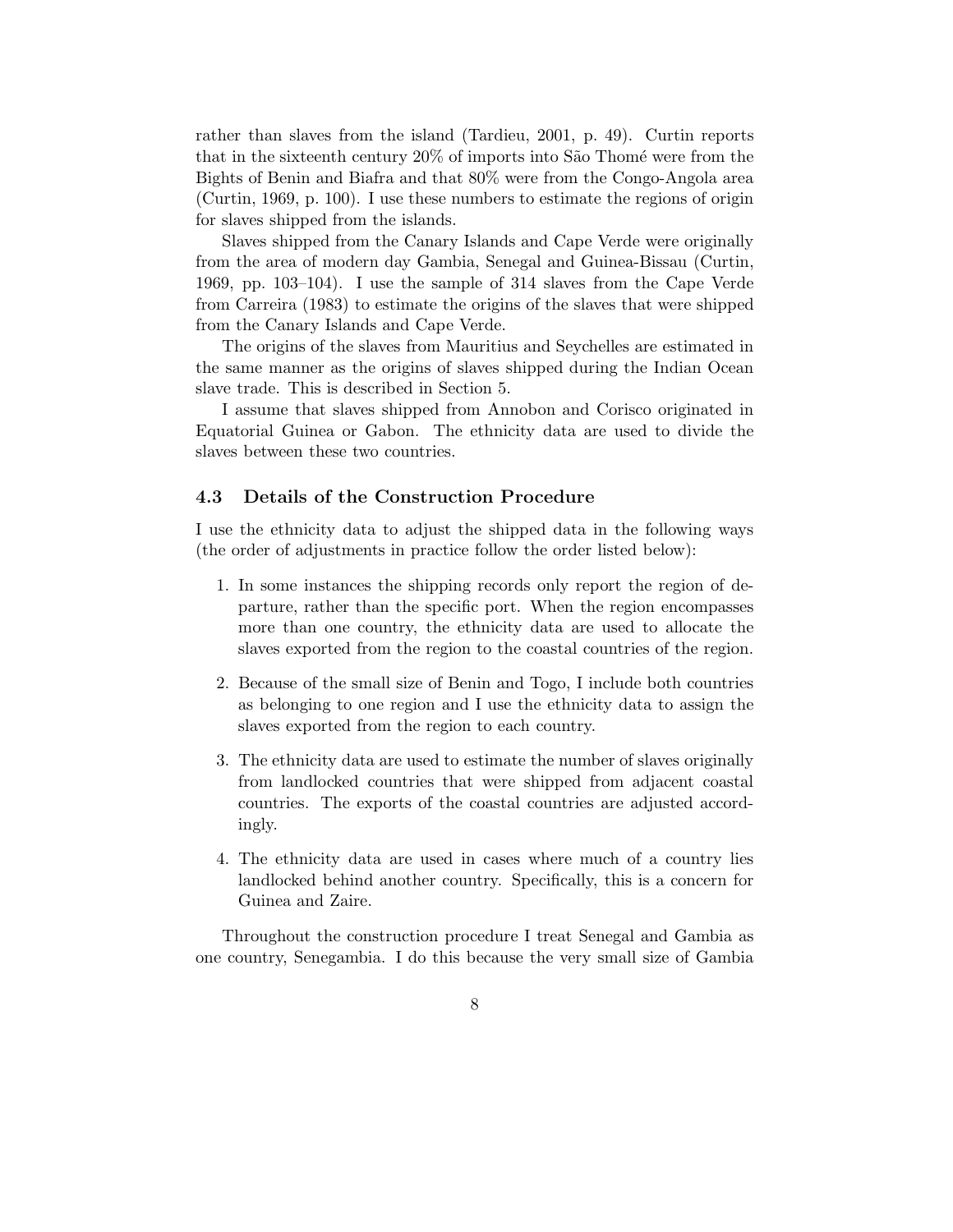makes determining whether ethnicities from Senegambia were from Senegal or Gambia impossible. The map of ethnicities and countries in Figure 2 shows that no ethnicity can be uniquely mapped to Gambia only. Any ethnicity belonging to Gambia also belongs to Senegal. I construct an estimate for Senegambia and then disaggregate the slaves between Senegal and Gambia using the relative size of each country, measured using land area.

#### 4.3.1 Early Atlantic Slave Trade, 1450–1521

Data on the location and number of slaves shipped from Africa during this time period are from Elbl (1997). Elbl provides information on the number of slaves exported from four regions of Africa: the Mauritanian Coast, Upper Guinea, the Gulf of Guinea, and West-Central Africa.

I use the ethnicity samples from 1400 to 1599. The cross-country distribution of slave origins from the ethnicity samples is shown in the first two columns of Table 3. The distribution is consistent with the qualitative evidence of the origin of slaves during this time. For example, the data show that few slaves were exported from the Gold Coast (modern day Ghana). At the time, this area was an importer of slaves, rather than an exporter. The Portuguese would buy slaves from the Niger Delta, ship them to the Mina factory (located in the Gold Coast), where they would be traded for gold (Elbl, 1997, p. 44 ; Vogt, 1973).

Also consider the period 1500–1599 reported in column 2. Consistent with the qualitative evidence, the figures show that the a large proportion of the slaves taken from Africa during this time period were from the Portuguese controlled areas of Angola and Guinea Bissau. This is also consistent with the shipping data, which show that during this time most slaves were exported by the Portuguese.

#### 4.3.2 Atlantic Slave Trade, 1521–1866

The shipping data are from the second edition of the Trans-Atlantic Slave Trade Database (Eltis et al., 1999; Eltis and Richardson, forthcoming). I construct estimates for each of the following periods: 1521–1599, 1600–1699, 1700–1799, and 1800–1866.

### 5 Indian Ocean Slave Trade

Data on the shipments of slaves during the Indian Ocean slave trade are from a variety of sources. Data on the number of slaves shipped to the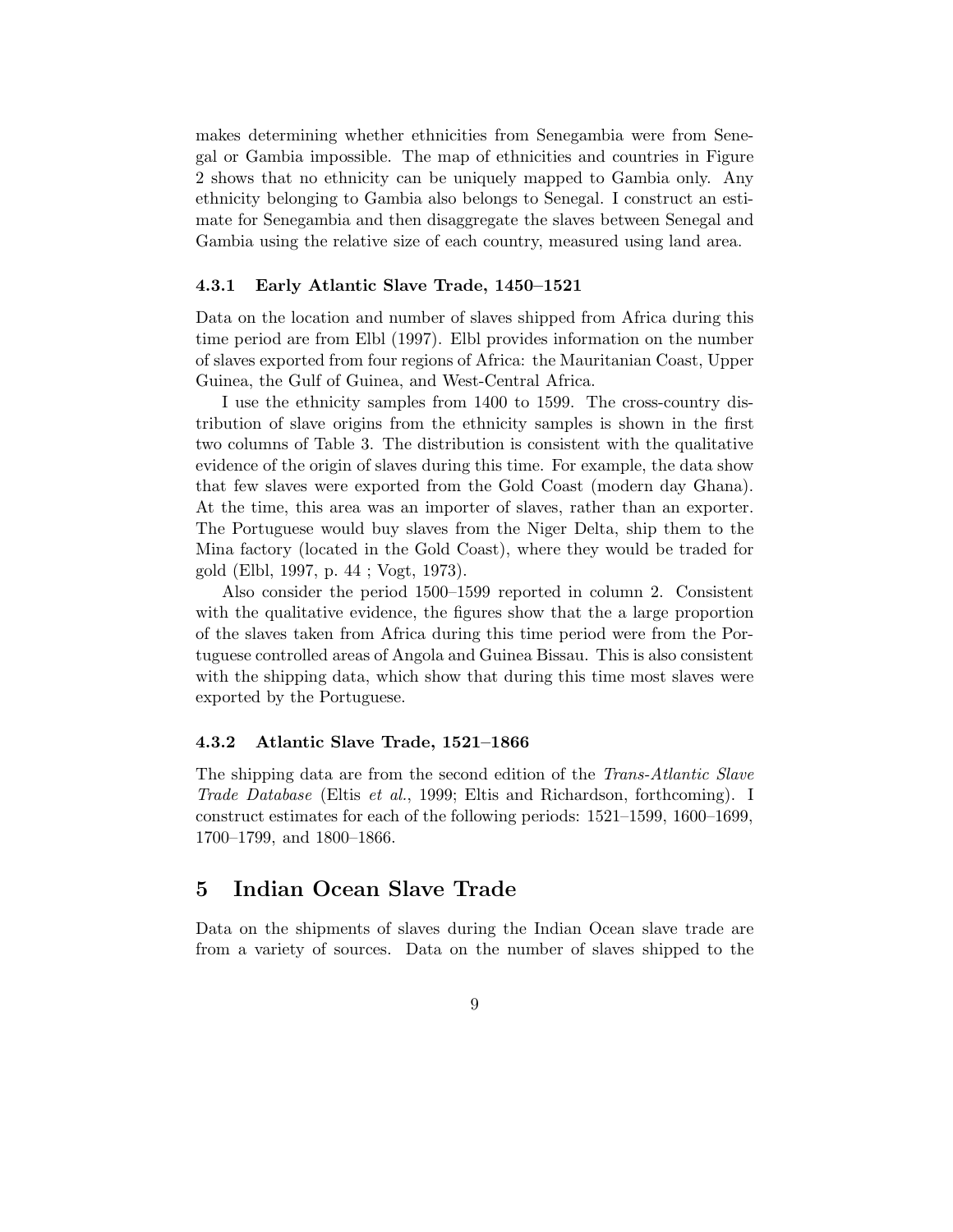Middle East from Africa are from Austen (1979) for the years prior to 1769, Martin and Ryan (1977) for 1770 to 1799, and Austen (1988) for 1800 to 1899. Data on the number of slaves shipped to the Mascarene Islands are from Lovejoy (2000). The data are reported in Table 4.

The data reporting slave ethnicities and their sources are shown in Table 5. The resulting cross-country distribution of slaves from the sample is shown in Table 6.

The two samples from Mauritius only distinguish between slaves that were originally from the island of Madagascar and slaves originally from mainland Africa. I use the data from the Mauritian samples to distinguish between slave who were originally from mainland Africa and those from Madagascar. The origin of all slaves from the mainland are estimated using the ethnicity data from Harris (1971), and from primary documents from the Zanzibar National Archives. The later data source is described in Sheriff (1988). The sample from Harris (1971) is of slaves shipped to Bombay, India, while the sample from the Zanzibar Archives are from slaving dhows departing from Zanzibar that were intercepted by British patrol ships in the 19th century (Sheriff, 1988), and from slaves freed in Zanzibar and Mombasa.

### 6 Trans-Saharan Slave Trade

Data on the volume of slaves shipped during the trans-Saharan slave trade are from Ralph Austen's estimated census for the trans-Saharan slave trade (Austen, 1992, pp. 219, 227). The data are disaggregated by the region that slaves were exported through: Egypt, Morocco, Algeria, Tunisia, and Libya. These data are summarized in Table 7. The data from Austen (1992) are a collection of information on "all significant [documented] observations of both slave trading and the presence of African slaves and/or ex-slaves in receiving Mediterranean areas" (Austen, 1992, pp. 214). In many cases, the data compiled by Ralph Austen not only provides information on the volume of trade, but also on the origins of the slaves, the route the slaves took, or the caravan in which the slaves arrived.

Austen has also collected information on slave movements within Saharan Africa. This information is summarized in Table 8, which reports the locations of departure and arrival for known shipments of slaves, as well as the year and the total volume of slaves shipped.

The possible trade routes during the Saharan slave trade were limited by the availability of water across the Saharan desert. In total, there were only 6 routes across the Saharan desert (see Lovejoy, 2000, p. 27). The limited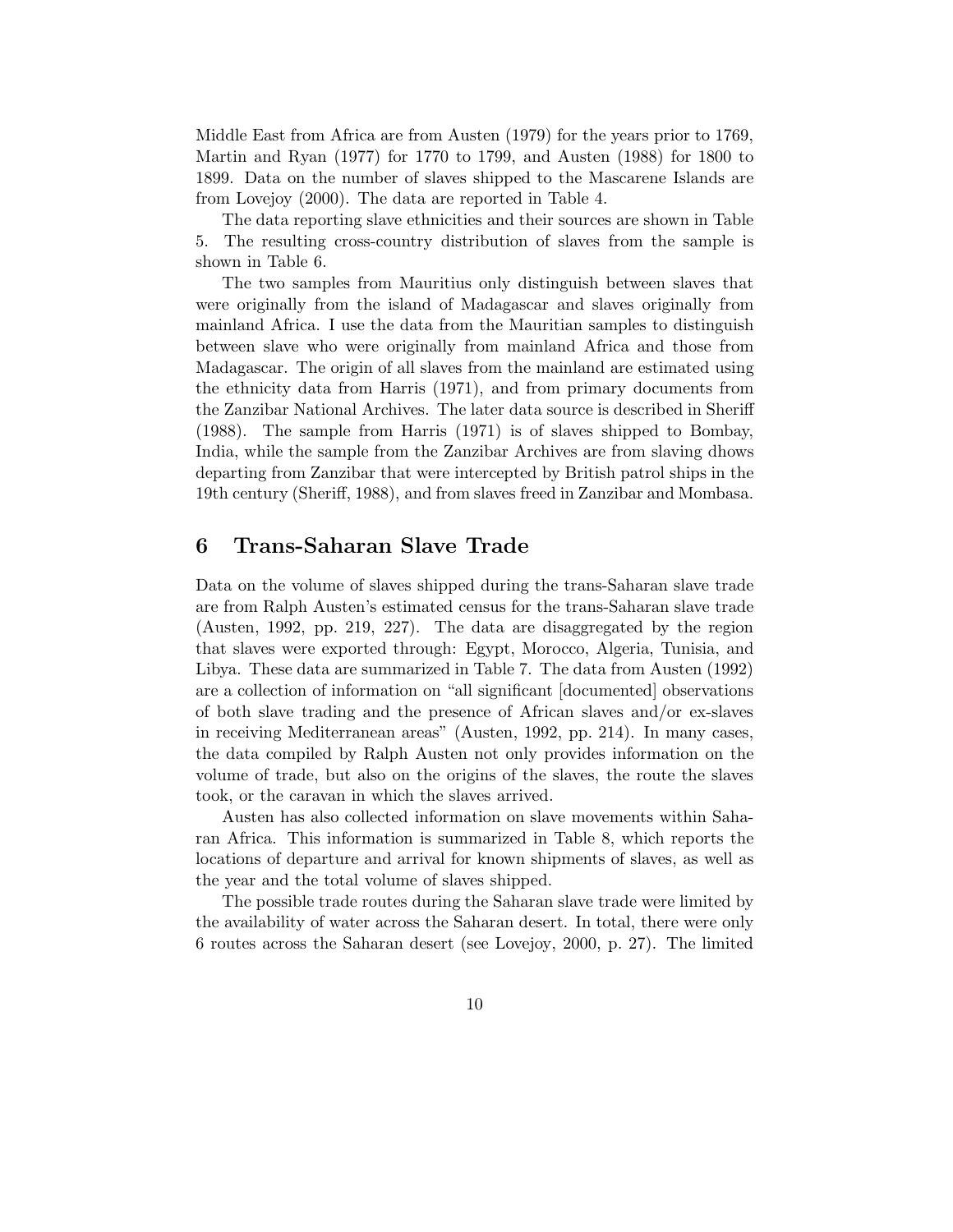number of routes, along with the information on the origins, routes taken, and caravans from Austen (1992) allows one to produce estimates of the origins of slaves shipped during the trans-Saharan slave trade. In addition, for certain parts of the trade detailed ethnicity data, like that used for the trans-Atlantic slave trade, are available.

### 6.1 Egyptian Exports

A summary of the additional information available for the slaves shipped to Egypt is provided in Table 9. The first column reports the additional information. The second column reports the implied source of the slaves from information in column 1. When the information in column 1 is sufficient to identify the country of origin of the slaves, then the second column reports the isocode of the country. In some instances the information in column 1 only indicates the route that the slaves arrived on, not the initial source of the slaves. But, using additional information on intra-Saharan shipments, one can estimate the original source of the slaves. These cases are indicated with an  $*$ . In the table, the slaves from Central Sudan fall into this category. I use data from a sample of slaves from Central Sudan to estimate the origins of these slaves. The sample is summarized in Table 10. The distribution across countries is summarized in Table 11.

My estimation applies the same procedure that was used for the trans-Atlantic and Indian Ocean slave trades. I estimate Egyptian exports separately for three different periods: 1400–1599, 1600–1799, and 1800–1899. I disaggregate the total volume of slaves shipped to Egypt, reported in Table 7, using the more detailed information from Table 8.

To illustrate the procedure, consider the period 1400–1599. Of the sample of the 3,800 slaves for which information on the origins is available, 1,700 were from Takrur and 2,100 were a tax imposed on Upper Egyptian Bedouins. Because the information on movements of slaves within the Saharan desert (summarized in Table 8) does not indicate that any slave caravans brought slaves to Takrur, the slaves are assumed to be Tukulor, from modern day Senegambia (SEN-GMB) and Mauritania (MRT). Based on the information in Table 8, I assume that the slaves seized as tax were originally from Central Sudan. Therefore,  $1,700/3,800 = 44.7\%$  of slaves shipped during this period were from Takrur and  $2,100/3,800 = 55.3\%$  were from Central Sudan. The origins of the slaves shipped from Central Sudan are determined using the ethnicity sample from Central Sudan which is reported in Table 11.

The same procedure is also employed for Egyptian exports from 1600–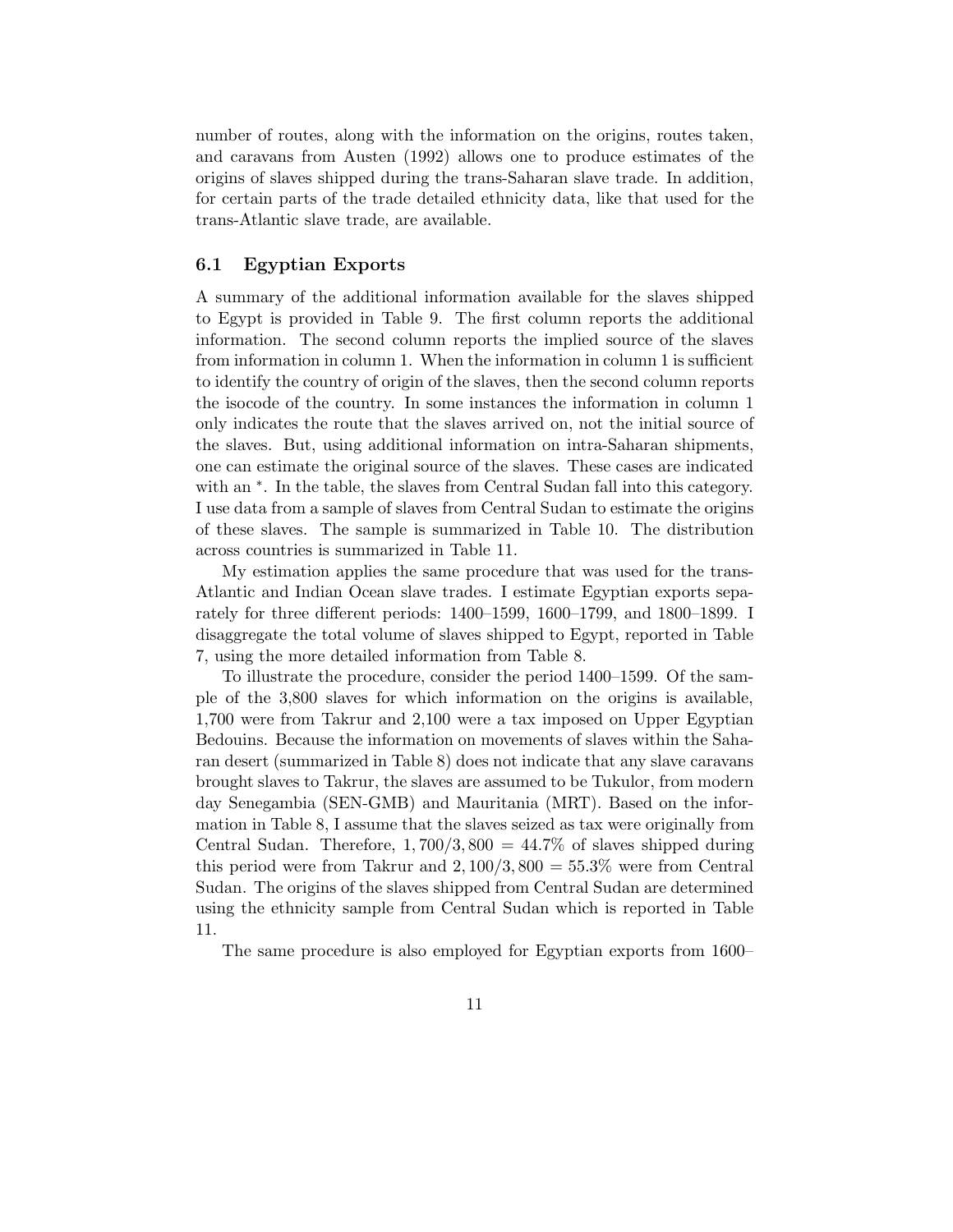1799 and from 1800–1899. For the latter period, the source of the slaves shipped from Libya in the late 1870s is determined by using the information on the origins of slaves shipped to Libya, which I describe below in Section 6.2.

### 6.2 Libyan Exports

The detailed information on the sources of slaves for Libyan exports is summarized in Table 12.

From the data on the intra-Saharan trade reported in Table 8, the origins of slaves from Fezzan are: 2.1% from Katron (LBY); 39% from Borno (NGA); 3.4% from Kano (NGA); 55.5% from Sudan (TCD). Based on the information from Table 8, I assume that slaves from "Sudan" are from the region that is currently Chad (TCD).

### 6.3 Tunisian Exports

The detailed information on the sources of slaves for Tunisian exports is summarized in Table 13. From the data on the movement of slaves within the Saharan desert reported in Table 8, the origins of slaves from Ghadames are: 39.4% from Kano (NGA) and 60.6% from Borno (NGA).

### 6.4 Algerian Exports

Ghat is located in western Libya, close to the Algerian border. From the data on the intra-Saharan trade reported in Table 8, the origins of slaves from Ghat are: 39.4% from Kano (NGA) and 60.6% from Borno (NGA). Slaves entering Algeria through Oran were from Morocco. As shown below in Section 6.5, all slaves exported into Morocco were from Timbuktu (MLI). Therefore, these slaves are assumed to have originated in Mali.

#### 6.5 Moroccan Exports

As reported in Table 15, according to the available evidence all slaves shipped to Morocco were from Timbuktu, which is located in Mali.

# 7 Red Sea Slave Trade

Estimates of the total number of slaves exported during the Red Sea slave trade are from a number of sources. For the period 1800 to 1899 the data are from Austen (1988). For this period a breakdown by port of embarkation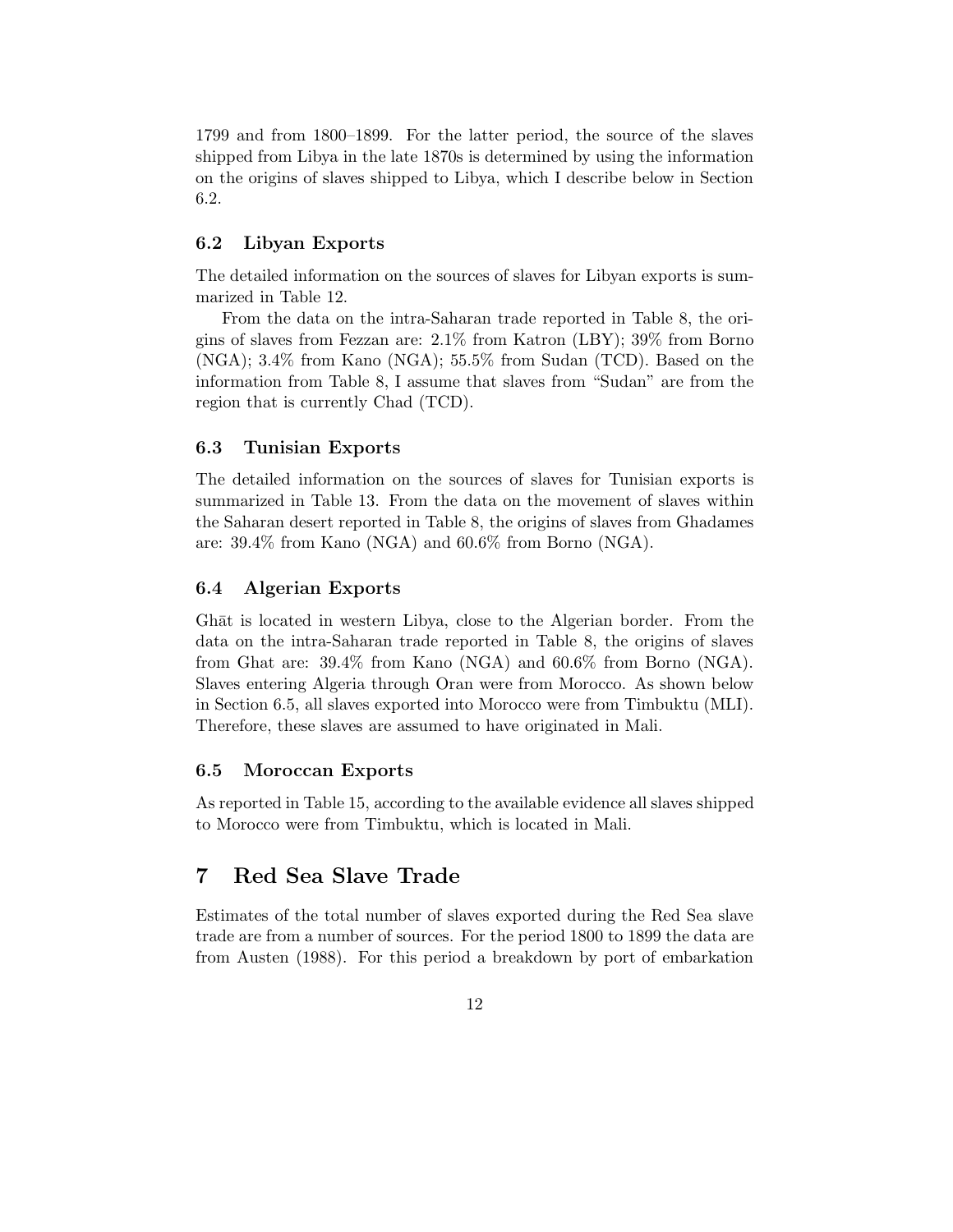is provided. For the period from 1400 to 1799 the data are from Austen (1979). For this period only the aggregate number exported from the four Red Sea ports is known.

Data on the ethnic identity of slaves shipped in the Red Sea slave trade are summarized in Table 17. The data are from two samples of slaves, on to Bombay, Indian and the other to Jedda, Saudi Arabia.

The distribution of ethnicities across countries is reported in Table 18. According to the figures, the vast majority of slaves were from Ethiopia and Sudan. This is consistent with descriptive historical accounts of the sources of slaves in the Red Sea trade. The best evidence of the origins of the slaves is from (Harris, 1971, pp. 43–44). Harris writes that "the southern and western provinces of Ethiopia were major sources for the Red Sea traffic" and that "the major source of slaves in the heart of the continent was the Bahr el Ghazal, southwest of Ethiopia." Bahr el Ghazal is located in modern Sudan. Harris also provides more precise estimates of the volume and origins of slave in the Red Sea trade. Annual averages are as follows: (1) Ethiopia – Gurage (early 1800s) 3,000; Jimma (1870s) 4,000; Bonga (1880s) 8,000; Kaffa (1907) 6,000 to 8,000. (2) Sudan – Bahr el Ghazal (1875–1879) 20,000 to 25,000. According to Harris (1971) the majority of slaves were from Sudan and Ethiopia and slaves were taken from the two countries in roughly equal proportions. This is consistent with the distribution implied by the ethnicity data. Within the sample, most slaves are from Ethiopia and Sudan, with the remaining slaves from nearby areas or areas that were connected to Ethiopia and Sudan by caravans. As well, the sample is also consistent with slaves being taken from Ethiopia and Sudan in roughly equal proportions.

### 8 Slave Export Estimates

After the data have been constructed, I have estimates on the number of slaves shipped from each country in Africa during each of the four slave trades during four different time periods: 1400-1599, 1600-1699, 1700-1799, 1800-1900. Table 19 reports the estimated total number of slaves taken from each country in each slave trade.

Overall, the estimates are consistent with the general view among African historians of where the primary slaving areas were. During the trans-Atlantic slave trade, slaves were taken in greatest numbers from the 'Slave Coast' (Benin and Nigeria), West Central Africa (Zaire, Congo, and Angola), and the 'Gold Coast' (Ghana). All of these countries appear among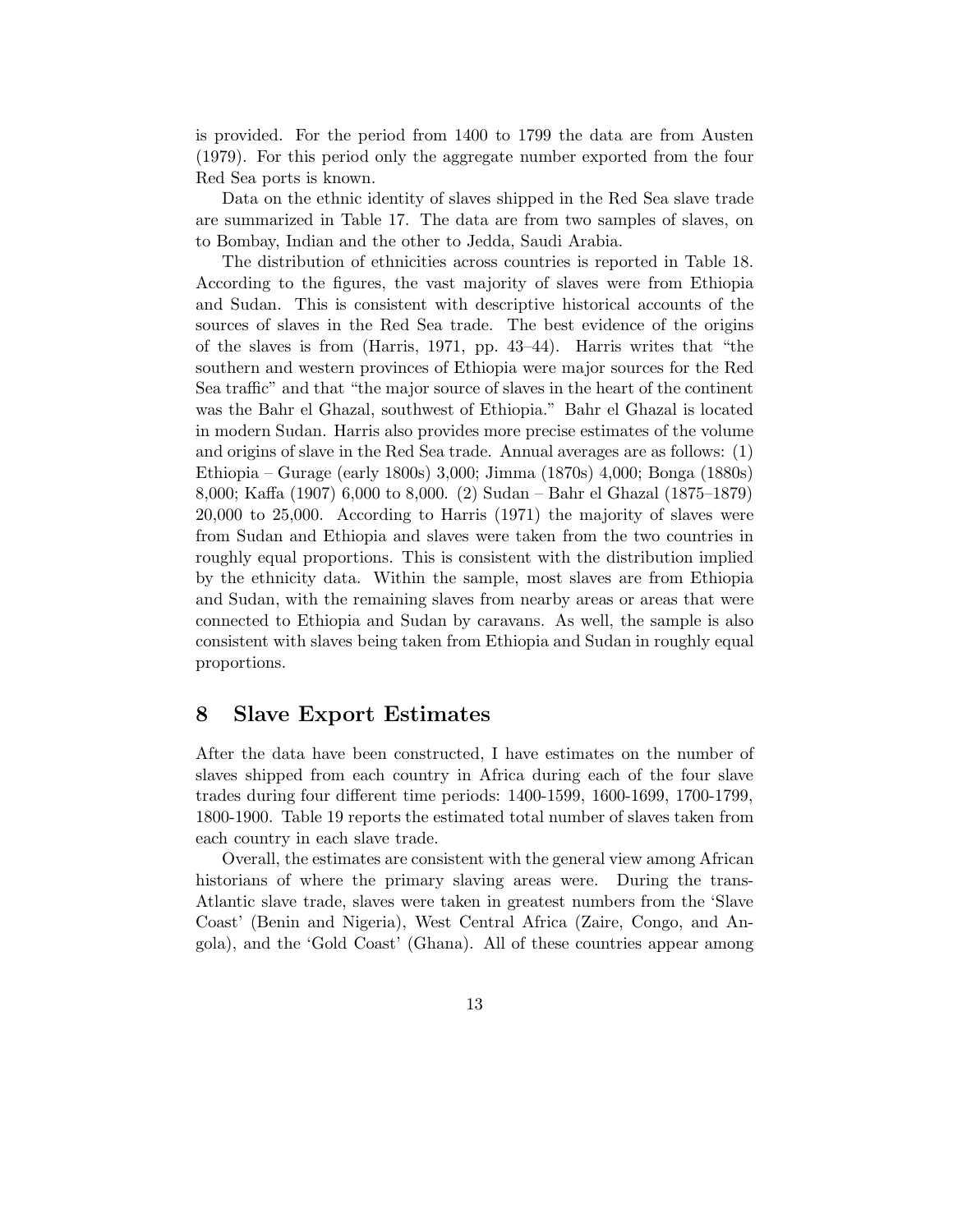the top exporting countries on the list. Ethiopia and Sudan are also among the top exporting countries because they were the primary suppliers of slaves shipped during the Red Sea and trans-Saharan slave trades. The low number of slave exports from South Africa and Namibia confirms the view of African historians that these areas exported "virtually no slaves" (Manning, 1983, p. 839). The relative magnitudes of exports from geographically close countries are also consistent with the qualitative evidence from the African history literature. Manning (1983, p. 839) writes that "some adjoining regions were quite dissimilar: Togo exported few slaves and the Gold Coast many; Gabon exported few slaves, and the Congo exported many." The estimates are consistent with Manning's observation. Exports from Togo are far less than from Ghana, and exports from Gabon are less than from the Republic of Congo.

Among the countries with zero slave exports are the small island countries of Seychelles, Mauritius, Cape Verde Islands, Comoros, and Sao Tome & Principe. This is consistent with the historical evidence. Because the islands (except for Comoros) were initially uninhabited prior to European arrival and because of suitable soil conditions, Europeans established plantations and imported slaves. Established property rights over slaves ensured that raiding for slaves did not occur on the islands.<sup>3</sup> As well, according to the estimates few slaves were taken from the North African countries of Morocco, Tunisia, Algeria, Libya, and Egypt. This is also consistent with the historical evidence. The large Islamic states of the Mediterranean basin, which also imported of slaves from south of the Saharan desert, were generally able to protect its citizens from being enslaved.

<sup>3</sup>Historical accounts indicate that slave raiding on the Comoros Islands did occur (Campbell, 1988, p. 168; Lovejoy, 2000, pp. 79–80; Shepherd, 1980, pp. 74–75). However, because my ethnicity sample of slaves from the Indian Ocean slave trade does not include slaves from Comoros, the calculated number of slaves from Comoros is zero. Because Comoros is a poor country, actually the poorest country in the sample with zero slave exports, this error will bias my estimates towards zero.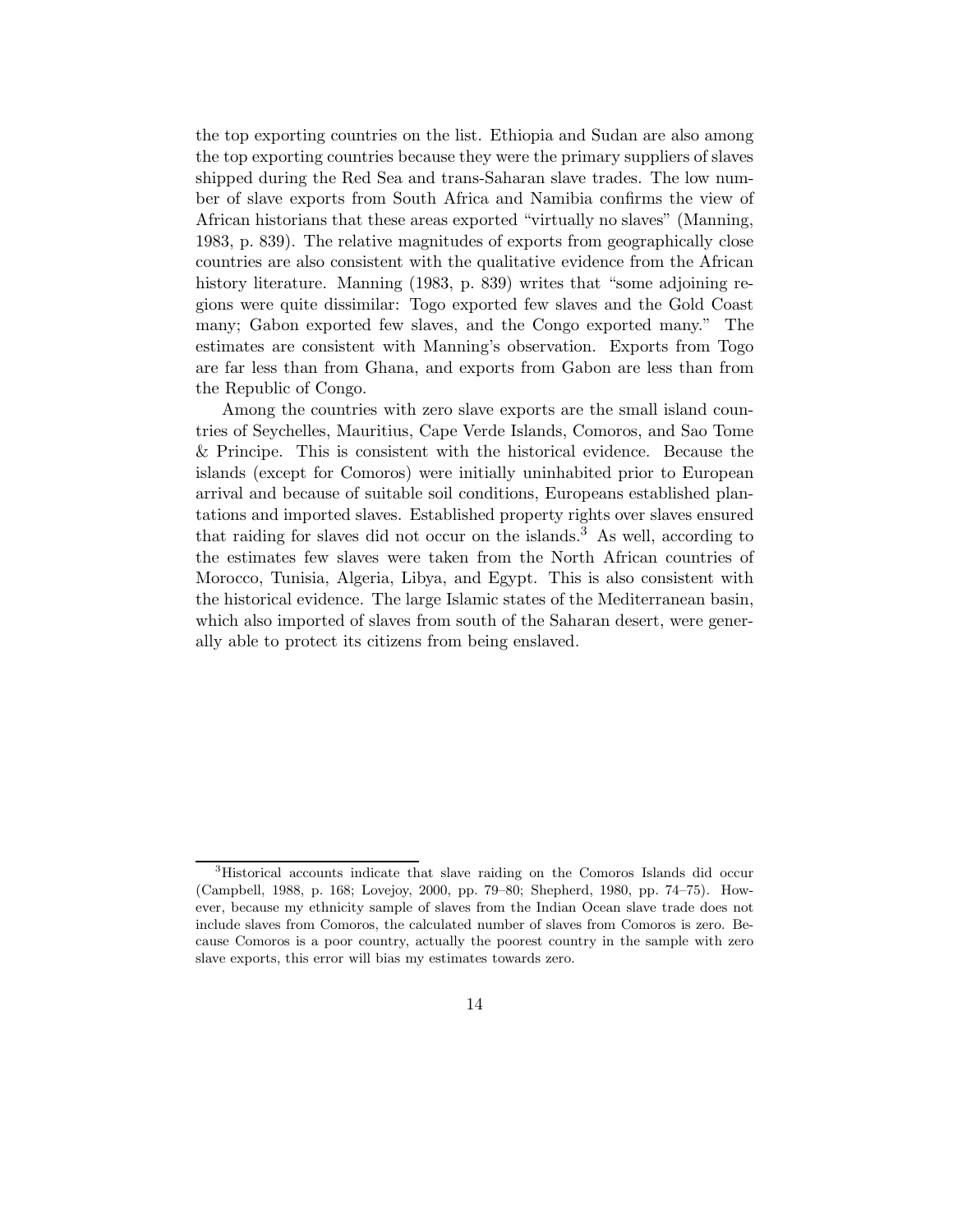### References

- Aguirre Beltran, Gonzalo, La Poblacion Negra de Mexico, 1519–1810 (Fondo de Cultura Economica, Mexico City, 1940).
- Austen, Ralph A., "The Trans-Saharan Slave Trade: A Tentative Census," in Henry A. Gemery and Jan S. Hogendorn, eds., The Uncommon Market: Essays in the Economic History of the Atlantic Slave Trade (Academic Press, New York, 1979), 23–75.

———, "The 19th Century Islamic Slave Trade from East Africa (Swahili and Red Sea Coasts): A Tentative Census," Slavery & Abolition, 9 (1988), 21–44.

———, "The Mediterranean Islamic Slave Trade out of Africa: A Tentative Census," Slavery & Abolition, 13 (1992), 214–248.

- Blanco, Carlos Larrazabal, Los Negros y la Esclavitud en Santo Domingo (Julio D. Postigo e Hijos Editores, Santo Domingo, 1967).
- Bowser, Frederick P., The African Slave in Colonial Peru (Stanford University Press, California, 1974).
- Boyd-Bowman, Peter, "Negro Slaves in Early Colonial Mexico," The Amer*icas*, 26 (1969), 134–151.
- Byll-Cataria, Régina, Histoire d'Agoué (Républic du Bénin) par le Révérend Père Isidore Pélofy (University of Leipzig, Leipzig, Germany, 2002).
- Campbell, Gwyn, "Madagascar and Mozambique in the Slave Trade of the Western Indian Ocean 1800–1861," Slavery & Abolition, 9 (1988), 166– 193.
- Carreira, António, Cabo Verde: Formação e Extinção de uma Sociedade Escravocrata (1460–1878) (Instituto Caboverdiano do Livro, Lisboa, 1983).
- Curtin, Philip D., The Atlantic Slave Trade: A Census (The University of Wisconsin Press, Madison, 1969).

———, Economic Change in Precolonial Africa: Senegambia in the Era of the Slave Trade (University of Wisconsin Press, Madison, 1975).

de Granda Gutierrez, German, "Onomastica y Procedencia Africana de Esclavos Negros en las Minas del sur de la Gobernacion de Popayan (Siglo XVIII)," Revista Espanola de Antropologia Americana, 6 (1971), 381–422.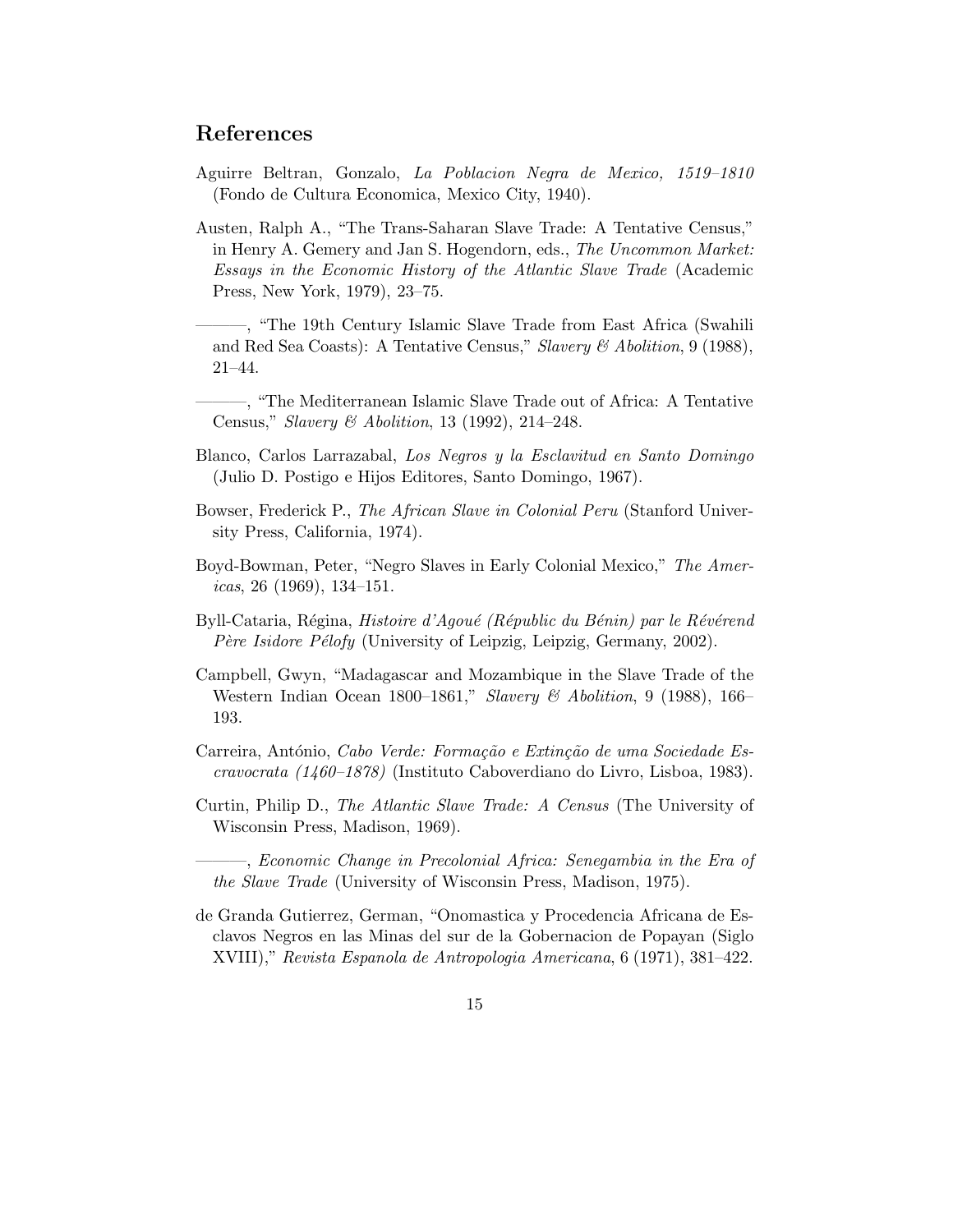- Debien, Gabriel, Les esclaves aux Antilles francaises, XVIIe-XVIIIe siecles (Societe d'Histoire de la Guadeloupe, Basse-Terre, 1974).
- Elbl, Ivana, "Volume of the Early Atlantic Slave Trade, 1450–1521," Journal of African History, 38 (1997), 31–75.
- Eltis, David, Stephen D. Behrendt, David Richardson, and Herbert S. Klein, The Trans-Atlantic Slave Trade: A Database on CD-Rom (Cambridge University Press, New York, 1999).
- Eltis, David, and Stanley Engerman, "Was the Slave Trade Dominated by Men?" Journal of Interdisciplinary History, 23 (1992), 237–257.
- Eltis, David, and David Richardson, "Missing Pieces and the Larger Picture: Some Implications of the New Database," in David Eltis and David Richardson, eds., The New Transatlantic Slave Trade Database: Missing Pieces and Fresh Perspectives (forthcoming).
- Geggus, David, "The Slaves of British-Occupied Saint Dominique: An Analysis of the Workforces of 197 Absentee Plantations, 1796–1797," Caribbean Studies, 18 (1978), 5–41.
	- ———, "Sugar and Coffee Cultivation in Saint Dominique and the Shaping of the Slave Labor Force," in Ira Berlin and Philip D. Morgan, eds., Cultivation and Culture (University Press of Virginia, Charlottesville, 1993), 73–98.

———, "Slave Society and the Sugar Plantation Zones of Saint Domingue and the Revolution of 1791–93," Slavery & Abolition, 20 (1999), 31–46.

- Grace, John, Domestic Slavery in West Africa: With Particular Reference to the Sierra Leone Protectorate, 1896–1927 (Frederick Muller Limited, London, 1975).
- Great Britain, "Report on the Annual Blue Book of Sierra Leone for the Year 1848," House of Commons Parliamentary Papers, XXXIV (1849), 309–320.
- Greenberg, Joseph H., The Languages of Africa (Indiana University, Bloomington, 1966).
- Grimes, Barbara F., Ethnologue: Languages of the World, Thirteenth Edition (Summer Institute of Linguistics Inc, Dallas, 1996).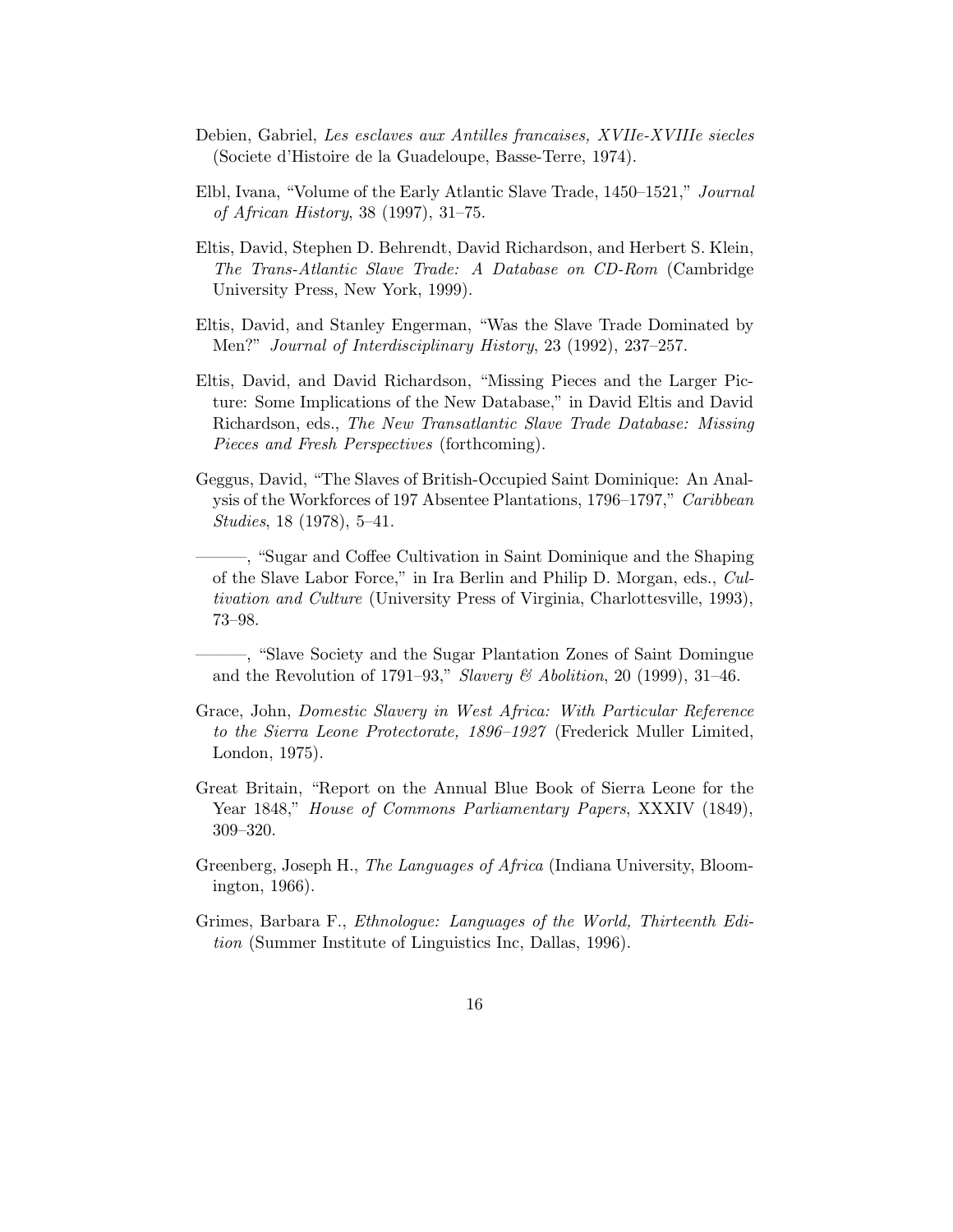- Hair, P. E. H., "Black African Slaves at Valencia, 1482–1516: An Onamastic Inquiry," History in Africa, 7 (1980), 119–139.
- Hall, Gwendolyn Midlo, Databases for the Study of AfroLouisiana History and Genealogy: 1699-1860 (Louisiana State University Press, Baton Rouge, 2000).

———, Slavery and African Ethnicities in the Americas: Restoring the Links (University of North Carolina Press, Chapel Hill, 2005).

- Harris, Joseph E., The African Presence in Asia (Northwestern University Press, Evanston, 1971).
- Higman, Barry W., Slave Populations of the British Caribbean, 1807–1834 (The John Hopkins University Press, Baltimore, 1984).
- Hunter, C. Bruce, Tribal Map of Negro Africa (The American Museum of Natural History, New York, 1956).
- Jones, Adam, "Recaptive Nations: Evidence Concerning the Demographic Impact of the Atlantic Slave Trade in the Early Nineteenth Century," *Slavery & Abolition*, 11 (1990), 42–57.
- Karasch, Mary C., Slave Life in Rio de Janeiro (Princeton University Press, Princeton, NJ, 1987).
- Klein, Martin A., "The Slave Trade in the Western Sudan during the Nineteenth Century," Slavery & Abolition, 13 (1992), 39–60.
- Koelle, Sigismund Wilhelm, Polyglotta Africana; or A Comparative Vocabulary of Nearly Three Hundred Words and Phrases, in More than One Hundred Distinct African Languages (Church Missionary House, London, 1854).
- La Torre, Joseph R., "Wealth Surpases Everything: An Economic History of Asante, 1750–1874," (1978), mimeo, Unpublished PhD thesis, University of California Berkeley.
- League of Nations, "U.K. Government Reports to the League," League Documents, C. 187 (I). M. 145. VI. B (1936), 36–39.

<sup>–, &</sup>quot;U.K. Government Reports to the League," League Documents, C. 188. M. 173. VI. B (1937), 19–20.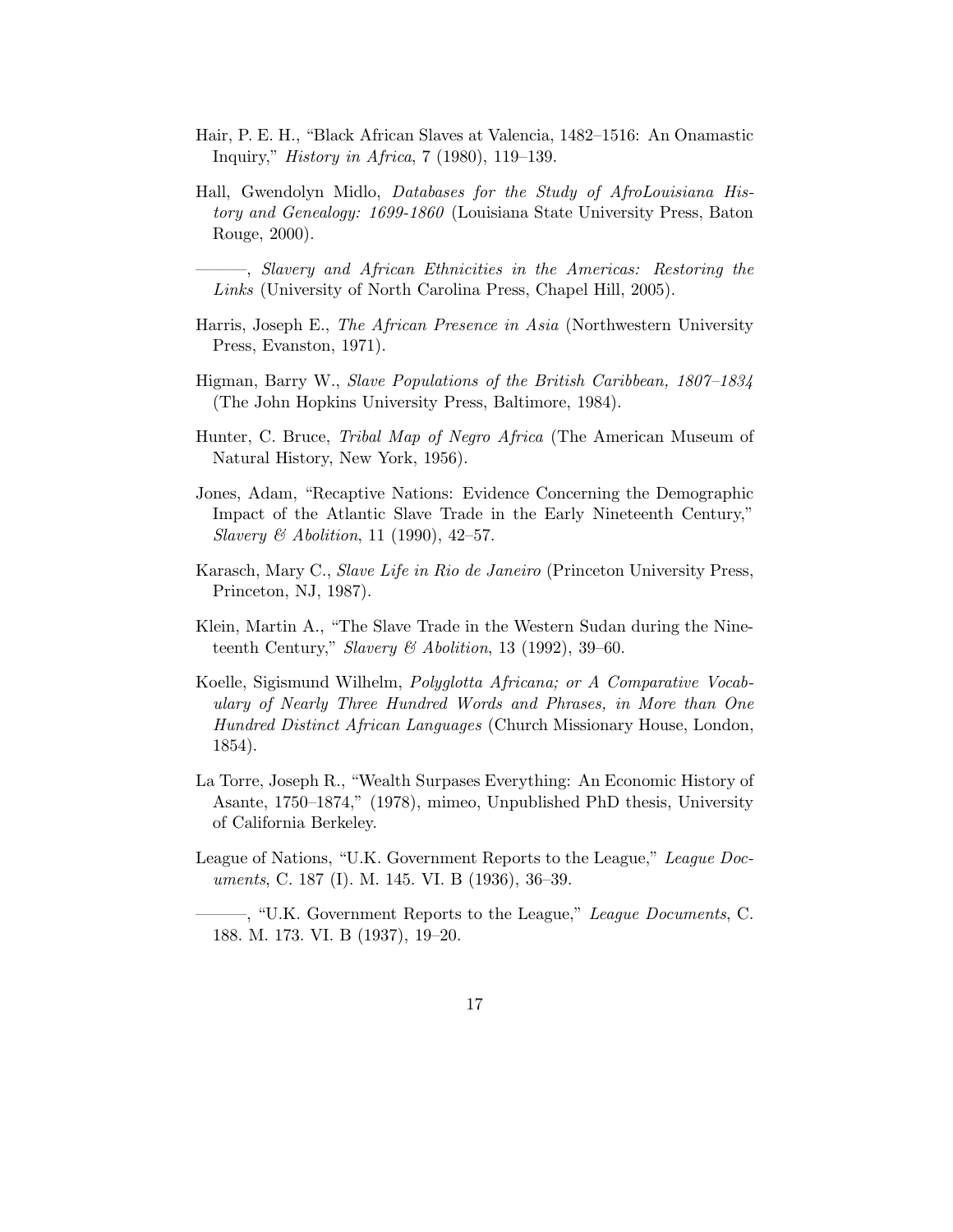- Littlefield, Daniel C., Rice and Slaves: Ethnicity and the Slave Trade in Colonial South Carolina (Louisiana State University, Baton Rouge, 1981).
- Lockhart, James, Spanish Peru, 1532–1560: A Colonial Society (The University of Wisconsin Press, Madison, Wisconsin, 1968).
- Lovejoy, Paul E., "Background to Rebellion: The Origins of Muslim Slaves in Bahia," Slavery & Abolition, 15 (1994), 151–180.
	- ———, Transformations in Slavery: A History of Slavery in Africa, Second Edition (Cambridge University Press, Cambridge, UK, 2000).
	- ———, "Ethnic Designations of the Slave Trade and the Reconstruction of the History of Trans-Atlantic Slavery," in Paul E. Lovejoy and David V. Trotman, eds., Trans-Atlantic Dimensions of Ethnicity in the African Diaspora (Continuum, New York, 2003), 9–42.
- Malherbe, Michel, Repretoire Simplifie des Langues Africaines (L'Harmattan, Paris, 2000).
- Manning, Patrick, "Contours of Slavery and Social Change in Africa," American Historical Review, 88 (1983), 835–857.
- Martin, Esmond B., and T.C.I. Ryan, "A Quantitative Assessment of the Arab Slave Trade of East Africa, 1770–1896," Kenya Historical Review, 5 (1977), 71–91.
- Mellafe, Rolando, La Introduccion de la Esclavitud Negra en Chile (Universidad de Chile, Santiago de Chile, 1959).
- Moseley, Christopher, and R. E. Asher, Atlas of the World's Languages (Routledge, New York, 1994).
- Murdock, George Peter, Africa: Its Peoples and Their Cultural History (McGraw-Hill Book Company, New York, 1959).
- Nishida, Mieko, "Manumission and Ethnicity in Urban Slavery: Salvador, Brazil, 1808–1888," The Hispanic American Historical Review, 73 (1993), 361–391.
- Nwokeji, G. Ugo, and David Eltis, "Characteristics of Captives Leaving the Cameroons for the Americas, 1822–37," Journal of African History, 43 (2002), 191–210.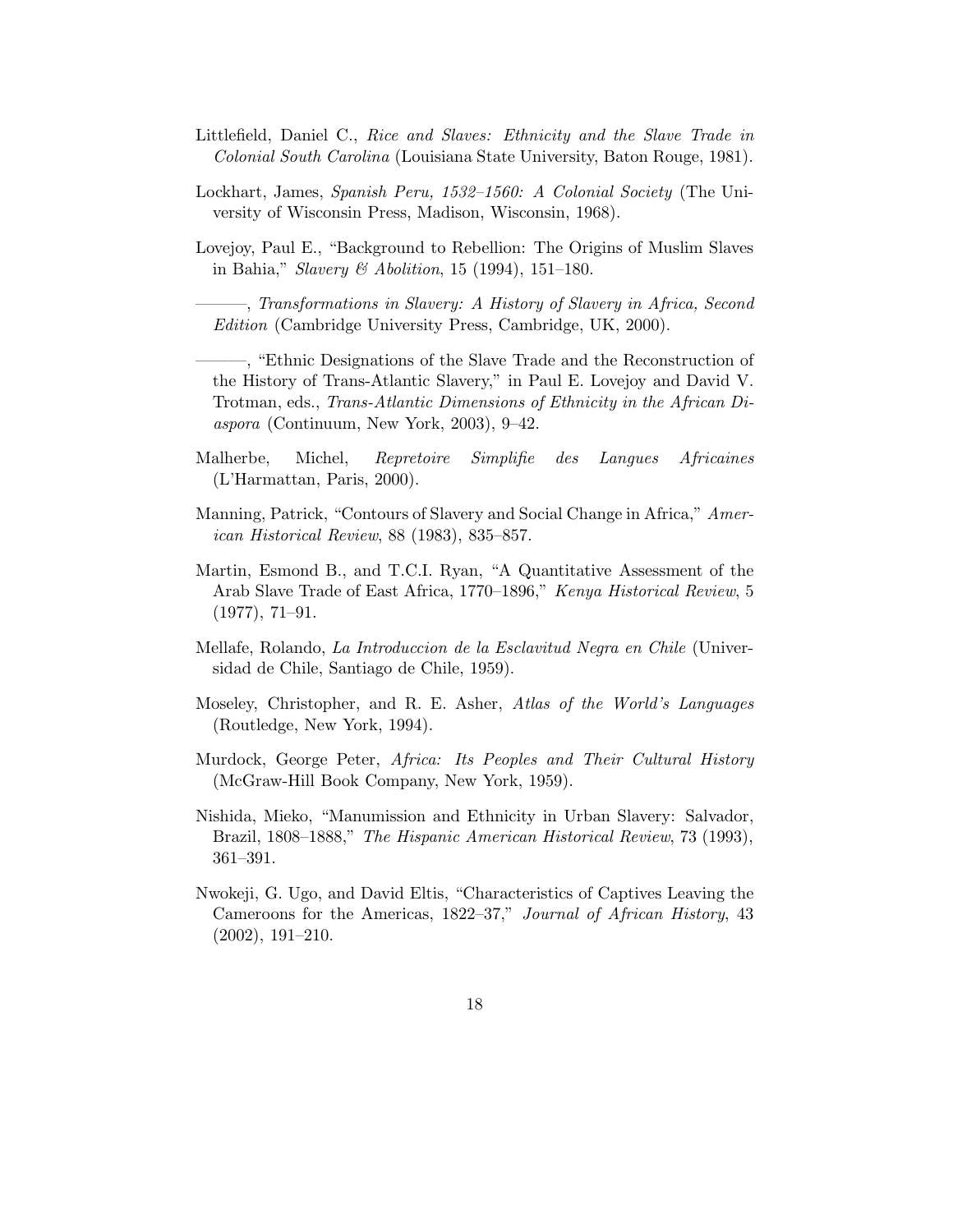- Pavy, David, "The Provenience of Colombian Negroes," The Journal of Negro History, 52 (1967), 35–58.
- Reis, Joao Jose, Slave Rebellion in Brazil: The Muslim Uprising of 1835 in Bahia (The John Hopkins University Press, Baltimore, 1993).
- Shepherd, Gill, "The Comorians and the East African Slave Trade," in James L. Watson, ed., Asian and African Systems of Slavery (University of California Press, Berkeley, 1980), 73–99.
- Sheriff, Abdul, "Localisation and Social Composition of the East African Slave Trade, 1858–1873," Slavery & Abolition, 9 (1988), 131–145.
- Spaulding, Jay, "The Business of Slavery in the Central Anglo Egyptian Sudan, 1910–1930," African Economic History, 17 (1988), 23–44.
- St-Amour, Georges Dionne Pascal, and Désiré Vencatachellum, "Adverse Selection in the Market for Slaves in Mauritius, 1825–1835," (2005), mimeo.
- Tardieu, Jean-Pierre, "Origins of the Slaves in the Lima Region in Peru (Sixteenth and Seventeenth Centuries)," in Doudou Diene, ed., From Chains to Bonds: The Slave Trade Revisited (2001), 43–55.
- Valdez, Rafael L. Lopez, "Pertenencia etnica de los esclavos de Tiguabos (Guantanamo) entre los anos 1789 y 1844," Revista de la Biblioteca Niconal Jose Marti, 28 (1986), 23–63.
- Valentine, Barbara, "The Dark Soul of the People: Slaves in Mauritius, 2000," Data 0102, South African Data Archive (2000).
- Vogt, John L., "The Early Sao Tome-Principe Slave Trade with Mina, 1500– 1540," International Journal of African Historical Studies, 6.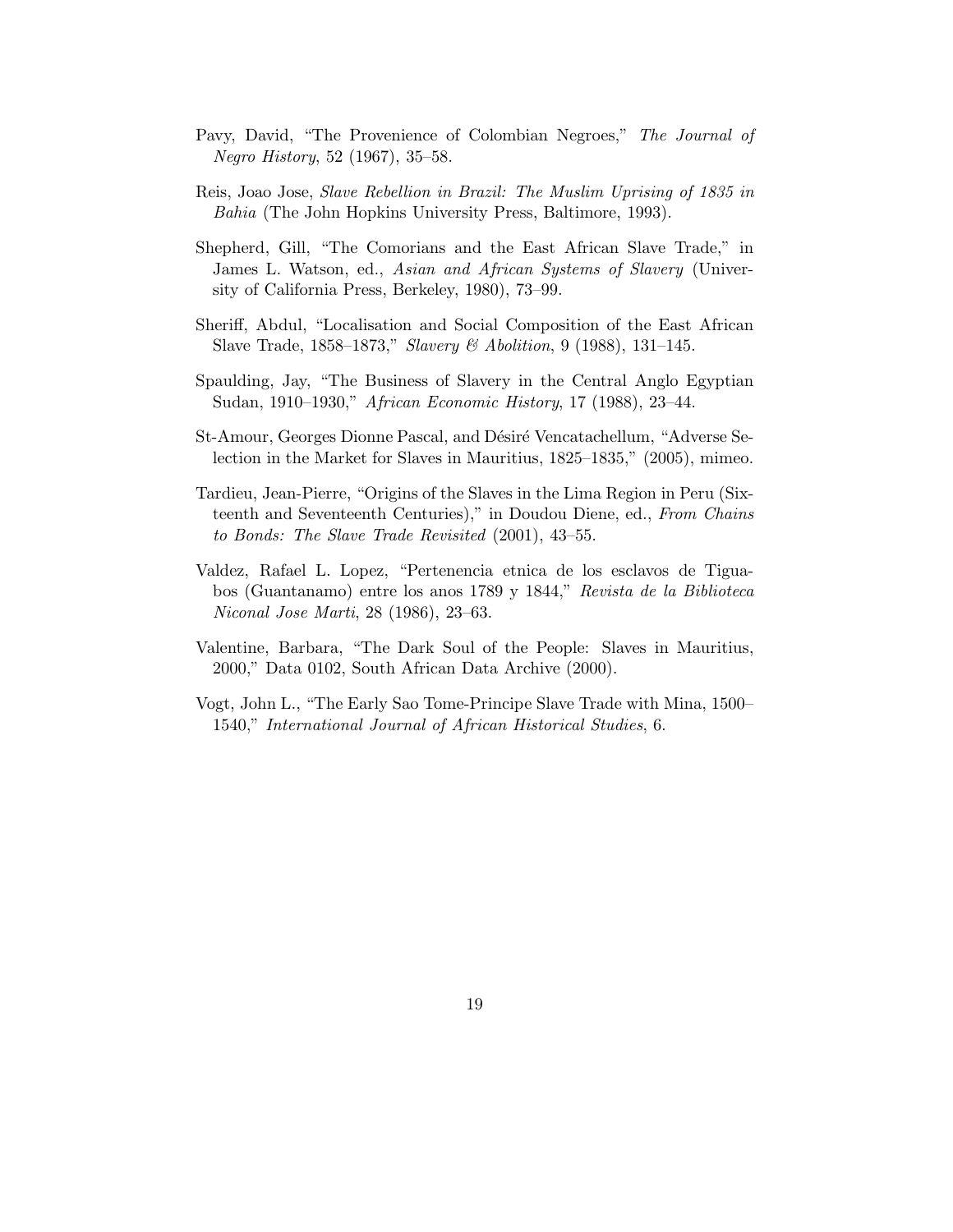| Slave Trade    | 1400-1599 | 1600-1699 | 1700–1799 | 1800-1900 | 1400–1900  |
|----------------|-----------|-----------|-----------|-----------|------------|
|                |           |           |           |           |            |
| trans-Atlantic | 230,516   | 861,936   | 5,687,051 | 3,528,694 | 10,308,197 |
| trans-Saharan  | 675,000   | 450,000   | 900,000   | 1,099,400 | 3,124,400  |
| Red Sea        | 400,000   | 200,000   | 200,000   | 505,400   | 1,305,400  |
| Indian Ocean   | 200,000   | 100,000   | 260,000   | 379,500   | 939,500    |
| Total          | 1,505,516 | 1,611,936 | 7,047,051 | 5,512,994 | 15,677,497 |

Table 1: Total Slave Exports from Africa, 1400–1900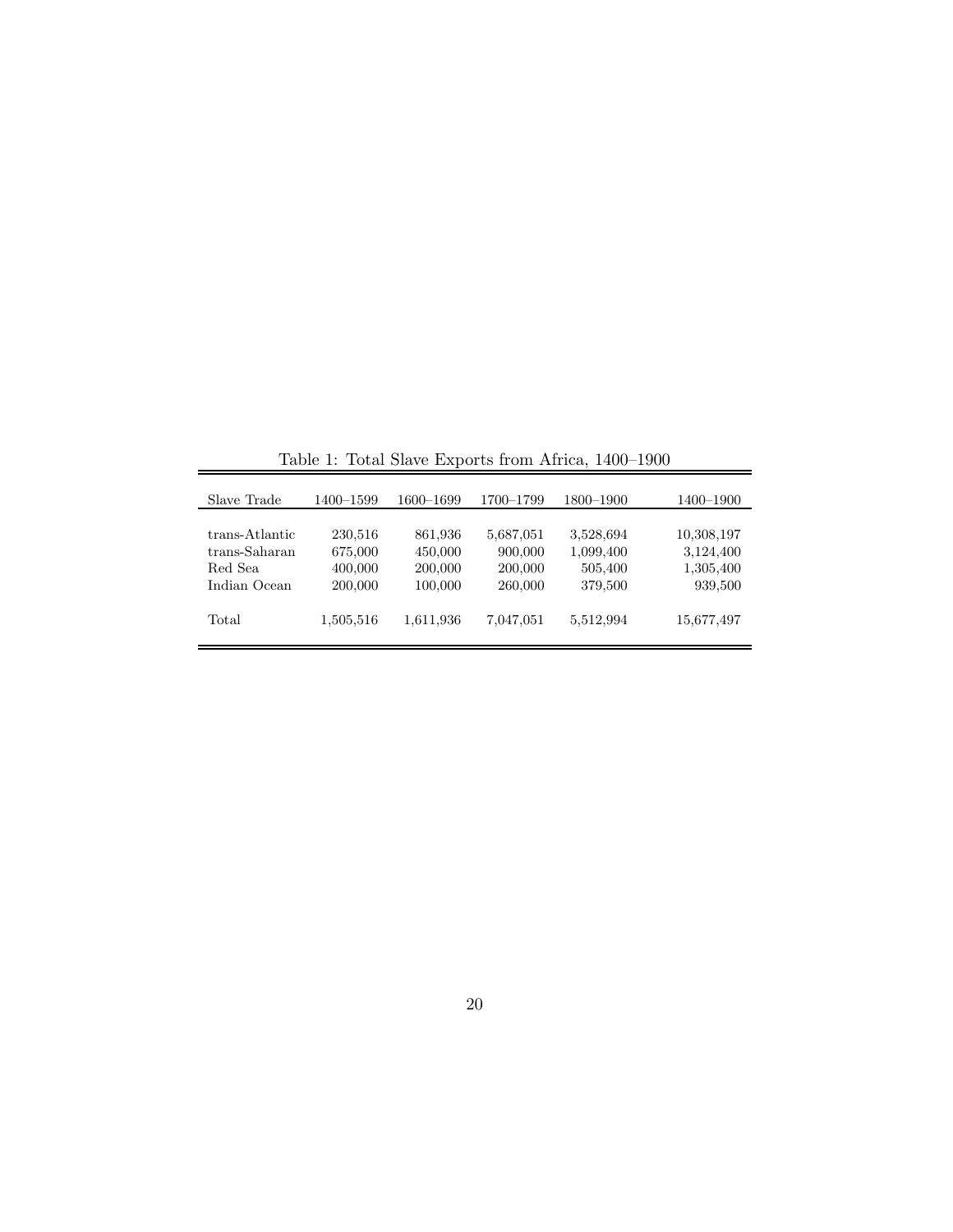| Region                         | Ethnic.<br>Years | Num.            | Num.<br>Obs. | Record Type         | Source                     |
|--------------------------------|------------------|-----------------|--------------|---------------------|----------------------------|
| Valencia, Spain                | 1482-1516        | 77              | 2,675        | Crown Records       | Hair (1980)                |
| Puebla, Mexico                 | $1540 - 1556$    | 14              | 115          | Notarial Records    | Boyd-Bowman (1969)         |
| Dominican Republic             | 1547-1591        | 26              | 22           | Records of Sale     | <b>Blanco</b> (1967)       |
| Peru                           | $1548 - 1560$    | 16              | 202          | Records of Sale     | Lockhart $(1968)$          |
| Mexico<br>1549                 |                  | 12              | 80           | Plantation Accounts | Aguirre Beltran (1940)     |
| Peru                           | $1560 - 1650$    | 30              | 6,754        | Notarial Records    | Bowser $(1974)$            |
| Havana, Cuba                   | $1578 - 1585$    | 9               | 32           | Notarial Records    | Boyd-Bowman (1969)         |
| Lima, Peru                     | $1583 - 1589$    | 15              | 288          | Baptism Records     | Tardieu $(2001)$           |
| Colombia                       | 1589-1607        | 9               | 19           | Various Records     | Pavy (1967)                |
| Mexico                         | 1600-1699        | 28              | 102          | Records of Sale     | Aguirre Beltran (1940)     |
| Dominican Republic             | $1610 - 1696$    | 33              | 55           | Government Records  | <b>Blanco</b> (1967)       |
| Chile<br>1615                  |                  | 6               | 141          | Sales Records       | Mellafe $(1959)$           |
| Lima, Peru                     | 1630-1702        | 33              | 409          | Parish Records      | Tardieu $(2001)$           |
| Peru (Rural)<br>1632           |                  | 25              | 307          | Parish Records      | Tardieu $(2001)$           |
| Lima, Peru                     | 1640-1680        | 33              | 936          | Marriage Records    | Tardieu $(2001)$           |
| Colombia                       | $1635 - 1695$    | $6\phantom{.}6$ | 17           | Slave Inventories   | Pavy (1967)                |
| Guyane (French Guiana)<br>1690 |                  | 12              | 69           | Plantation Records  | Debien $(1974)$            |
| Colombia                       | 1716-1725        | 33              | 59           | Government Records  | de Granda Gutierrez (1971) |
| French Louisiana               | 1717-1769        | 23              | 223          | Notarial Records    | Hall $(2000)$              |
| Dominican Republic             | 1717-1827        | 11              | 15           | Government Records  | Blanco $(1967)$            |

Table 2: Overview of the Ethnicity Data for the Trans-Atlantic Slave Trade

21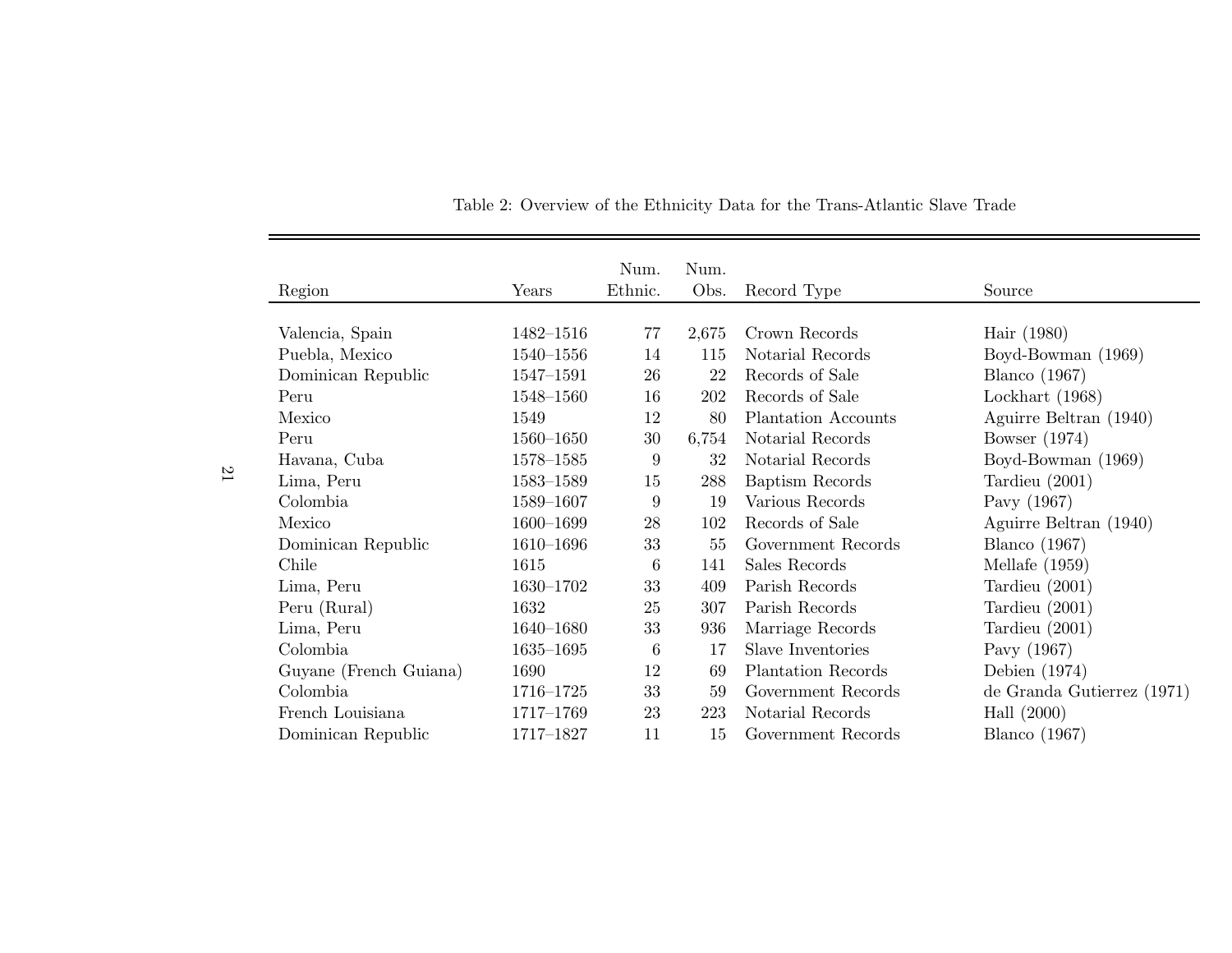| Region                | Years         | Num.<br>Ethnic. | Num.<br>Obs. | Record Type                 | Source             |
|-----------------------|---------------|-----------------|--------------|-----------------------------|--------------------|
| South Carolina        | 1732-1775     | 35              | 681          | Runaway Notices             | Littlefield (1981) |
| Colombia              | 1738-1778     | 11              | 100          | Various Records             | Pavy (1967)        |
| Spanish Louisiana     | 1770-1803     | 79              | 6,615        | Notarial Records            | Hall $(2000)$      |
| St. Dominique (Haiti) | $1771 - 1791$ | 25              | 5,413        | <b>Sugar Plantations</b>    | Geggus (1999)      |
| Bahia, Brazil         | 1775-1815     | 14              | 581          | Slave Lists                 | Lovejoy $(2003)$   |
| St. Dominique (Haiti) | 1778-1791     | 36              | 1,280        | Coffee Plantations          | Geggus (1993)      |
| Guadeloupe            | 1788          | 8               | 45           | Newspaper Reports           | Debien $(1974)$    |
| St. Dominique (Haiti) | 1788-1790     | 21              | 1,297        | <b>Fugitive Slave Lists</b> | Geggus (1993)      |
| Cuba                  | 1791-1840     | 59              | 3,093        | Slave Registers             | Valdez $(1986)$    |
| St. Dominique (Haiti) | 1796-1797     | 56              | 5,632        | Plantation Inventories      | Geggus (1978)      |
| American Louisiana    | 1804-1820     | 62              | 223          | Notarial Records            | Hall $(2000)$      |
| Salvador, Brazil      | 1808-1842     | 6               | 456          | Records of Manumission      | Nishida (1993)     |
| Trinidad              | 1813          | 100             | 12,460       | Slave Registers             | Higman $(1984)$    |
| St. Lucia             | 1815          | 62              | 2,333        | Slave Registers             | Higman $(1984)$    |
| Bahia, Brazil         | 1816-1850     | 27              | 2,666        | Slave Lists                 | Lovejoy $(2003)$   |
| St. Kitts             | 1817          | 48              | 2,887        | Slave Registers             | Higman $(1984)$    |
| Senegal               | 1818          | 17              | 80           | Captured Slave Ship         | Curtin $(1975)$    |
| Berbice (Guyana)      | 1819          | 66              | 1,127        | Slave Registers             | Higman $(1984)$    |
| Salvador, Brazil      | 1819–1836     | 12              | 871          | Manumission Certificates    | Reis (1993)        |
| Salvador, Brazil      | $1820 - 1835$ | 11              | 1,106        | Probate Records             | Reis (1993)        |

Table 2: Overview of Slave Ethnicity Data: Trans-Atlantic Slave Trade, continued

22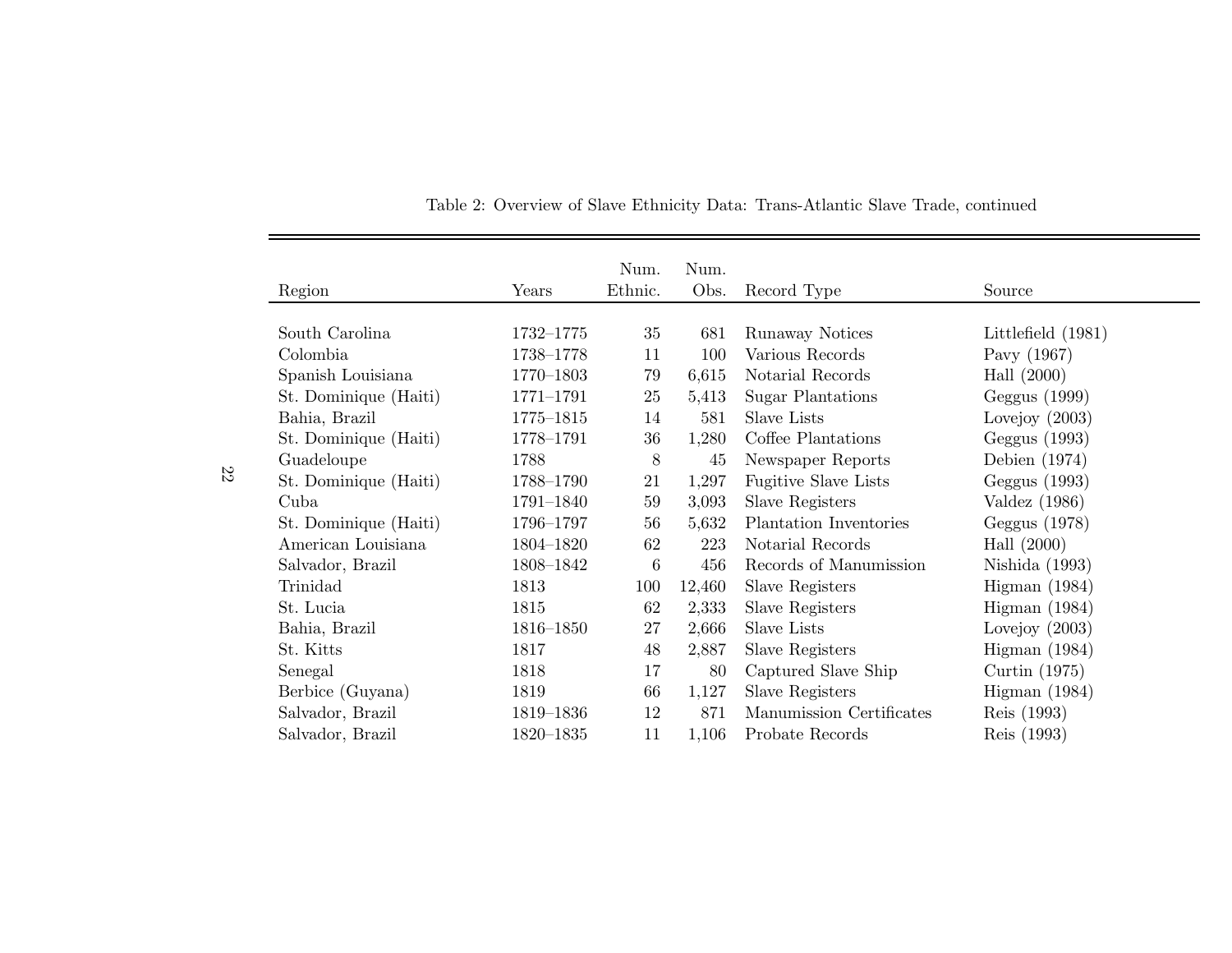|                              |           | Num.    | Num.   |                               |                          |
|------------------------------|-----------|---------|--------|-------------------------------|--------------------------|
| Region                       | Years     | Ethnic. | Obs.   | Record Type                   | Source                   |
| Sierra Leone                 | 1821-1824 | 68      | 605    | Child Registers               | Jones $(1990)$           |
| Rio de Janeiro, Brazil       | 1826-1837 | 31      | 772    | Prison Records                | Karasch $(1987)$         |
| Anguilla                     | 1827      | 7       | 51     | Slave Registers               | Higman (1984)            |
| Rio de Janeiro, Brazil       | 1830–1852 | 190     | 2,921  | Free Africans' Records        | Karasch $(1987)$         |
| Rio de Janeiro, Brazil       | 1833-1849 | 35      | 476    | Death Certificates            | Karasch $(1987)$         |
| Salvador, Brazil             | 1835      | 13      | 275    | Court Records                 | Reis (1993)              |
| Salvador, Brazil             | 1838-1848 | 7       | 202    | Slave Registers               | Nishida $(1993)$         |
| St. Louis/Goree, Senegal     | 1843-1848 | 21      | 189    | <b>Emancipated Slaves</b>     | Curtin $(1975)$          |
| Bakel, Senegal               | 1846      | 16      | 73     | Sales Records                 | Curtin $(1975)$          |
| d'Agoué, Benin               | 1846-1885 | 11      | 70     | Church Records                | Byll-Cataria (2002)      |
| Sierra Leone                 | 1848      | 132     | 12,425 | Linguistic and British Census | Curtin $(1969)$          |
|                              |           |         |        |                               | $&$ Great Britain (1849) |
| Salvador, Brazil             | 1851-1884 | 8       | 363    | Records of Manumission        | Nishida $(1993)$         |
| Salvador, Brazil             | 1852-1888 | 7       | 269    | Slave Registers               | Nishida $(1993)$         |
| Cape Verde                   | 1856      | 32      | 314    | Slave Census                  | Carreira (1983)          |
| Kikoneh Island, Sierra Leone | 1896-1897 | 11      | 185    | <b>Fugitive Slave Records</b> | Grace (1975)             |
| Total                        |           |         | 80,656 |                               |                          |

Table 2: Overview of Slave Ethnicity Data: Trans-Atlantic Slave Trade, continued

Notes: The reported number of ethnicities is the number of ethnicities that could be identified in each sample. As well, the samplesize reported is the number of slaves whose ethnicities could be identified and mapped to modern countries.

23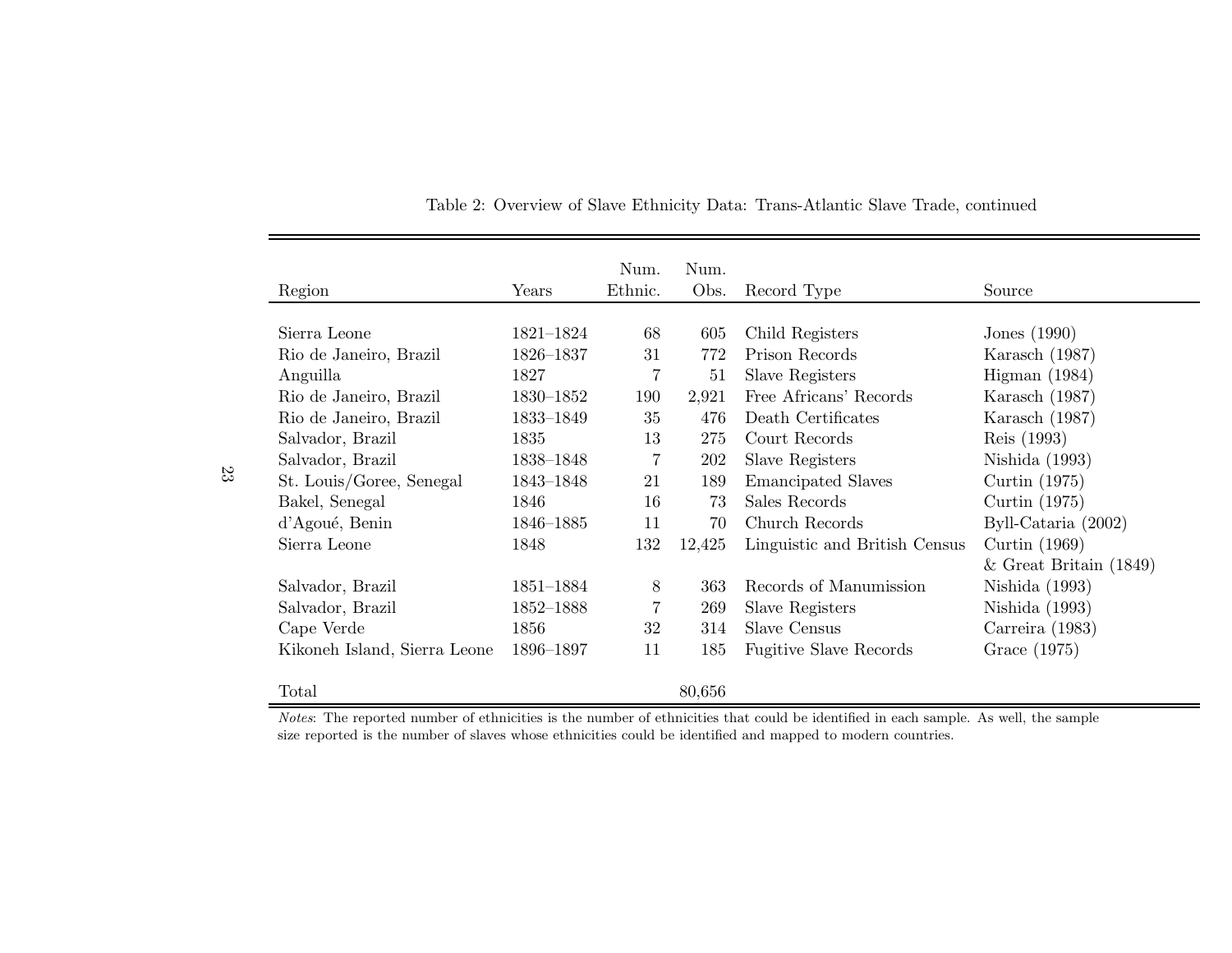|                        | Number of Slaves Identified by their Ethnicity |                  |                |                |                  |                |  |
|------------------------|------------------------------------------------|------------------|----------------|----------------|------------------|----------------|--|
| Country                | Isocode                                        | 1400-1499        | 1500-1599      | $1600 - 1699$  | 1700-1799        | 1800-1899      |  |
|                        |                                                |                  |                |                |                  |                |  |
| Angola                 | <b>AGO</b>                                     | 6                | 477            | 1,723          | 5,499            | 9,666          |  |
| Benin                  | <b>BEN</b>                                     | $\sqrt{2}$       | 10             | 280            | 1,585            | 2,151          |  |
| Burkina Faso           | <b>BFA</b>                                     | $\mathbf{1}$     | $\mathbf{1}$   | $\Omega$       | 357              | 25             |  |
| Central African Rep.   | CAF                                            | $\overline{0}$   | $\Omega$       | $\overline{0}$ | $\overline{4}$   | 11             |  |
| Ivory Coast            | <b>CIV</b>                                     | 9                | 27             | 41             | 221              | 1,023          |  |
| Cameroon               | CMR                                            | $\mathbf{1}$     | 39             | 18             | 53               | 3,110          |  |
| Rep. of Congo          | COG                                            | $\overline{0}$   | 20             | 24             | 3                | 682            |  |
| Cape Verde             | <b>CPV</b>                                     | $\overline{0}$   | $\mathbf{1}$   | 15             | $\overline{0}$   | 182            |  |
| Gabon                  | <b>GAB</b>                                     | $\overline{0}$   | 1              | 3              | 3                | 221            |  |
| Ghana                  | <b>GHA</b>                                     | $\mathbf{1}$     | $\mathbf{1}$   | 40             | 884              | 1,308          |  |
| Guinea.                | <b>GIN</b>                                     | 28               | 99             | 257            | 743              | 1,766          |  |
| Guinea Bissau          | <b>GNB</b>                                     | 9                | 1,732          | 2,075          | 50               | 225            |  |
| Equitorial Guinea      | GNQ                                            | $\boldsymbol{0}$ | $\theta$       | 0              | $\mathbf{1}$     | 8              |  |
| Kenay                  | <b>KEN</b>                                     | $\boldsymbol{0}$ | $\overline{0}$ | 0              | $\mathbf{1}$     | $\mathbf{1}$   |  |
| Liberia                | LBR                                            | 4                | $\overline{0}$ | $\overline{0}$ | $\sqrt{3}$       | 98             |  |
| Madagascar             | <b>MDG</b>                                     | $\overline{0}$   | $\Omega$       | $\theta$       | $\mathbf{1}$     | $\Omega$       |  |
| Mali                   | MLI                                            | 14               | 52             | 91             | 1,329            | 1,410          |  |
| Mozambique             | MOZ                                            | $\overline{0}$   | $\theta$       | $\overline{0}$ | 93               | 435            |  |
| Mauritania             | <b>MRT</b>                                     | $\overline{0}$   | $\mathbf{1}$   | $\overline{0}$ | 109              | 79             |  |
| Malawi                 | <b>MWI</b>                                     | $\overline{0}$   | $\theta$       | $\overline{0}$ | $\overline{0}$   | 115            |  |
| Namibia                | <b>NAM</b>                                     | $\mathbf{1}$     | $\mathbf{1}$   | $\theta$       | $\overline{0}$   | $\overline{2}$ |  |
| Niger                  | $\operatorname{NER}$                           | $\overline{0}$   | $\mathbf{1}$   | $\overline{0}$ | $\overline{0}$   | $\overline{4}$ |  |
| Nigeria                | <b>NGA</b>                                     | 63               | 124            | 452            | 4,540            | 22,319         |  |
| Sudan                  | <b>SDN</b>                                     | $\boldsymbol{0}$ | $\overline{0}$ | $\overline{0}$ | $\mathbf{1}$     | 5              |  |
| Senegambia             | SEN, GMB                                       | 2,519            | 406            | 533            | 1,324            | 1,920          |  |
| Sierra Leone           | <b>SLE</b>                                     | 18               | 205            | 166            | 46               | 653            |  |
| São Thomé and Principe | <b>STP</b>                                     | $\overline{0}$   | $\overline{7}$ | 18             | $\,4\,$          | 13             |  |
| Chad                   | $\operatorname{TCD}$                           | $\overline{0}$   | $\overline{0}$ | $\mathbf{1}$   | $\overline{2}$   | $\overline{5}$ |  |
| Togo                   | <b>TGO</b>                                     | 1                | 3              | 97             | 1,251            | 1,139          |  |
| Tanzania               | <b>TZA</b>                                     | $\overline{0}$   | $\overline{0}$ | $\overline{0}$ | 5                | 5              |  |
| Uganda                 | <b>UGA</b>                                     | $\overline{0}$   | $\overline{0}$ | $\overline{0}$ | $\mathbf{1}$     | 9              |  |
| South Africa           | ZAF                                            | $\overline{0}$   | $\mathbf{1}$   | 8              | $\Omega$         | $\mathbf{1}$   |  |
| Dem. Rep. of Congo     | ZAR.                                           | $\overline{2}$   | 50             | 115            | 1,757            | 2,534          |  |
| Zambia                 | <b>ZMB</b>                                     | $\overline{0}$   | $\theta$       | $\overline{2}$ | $\boldsymbol{0}$ | 11             |  |
| Zimbabwe               | ZWE                                            | $\overline{0}$   | $\theta$       | $\theta$       | $\mathbf{1}$     | $\Omega$       |  |
|                        |                                                |                  |                |                |                  |                |  |

Table 3: Ethnicity Sample for the Trans-Atlantic Slave Trade

Notes: The sources of the data are given in Table 2. The numbers have been rounded up to the whole person.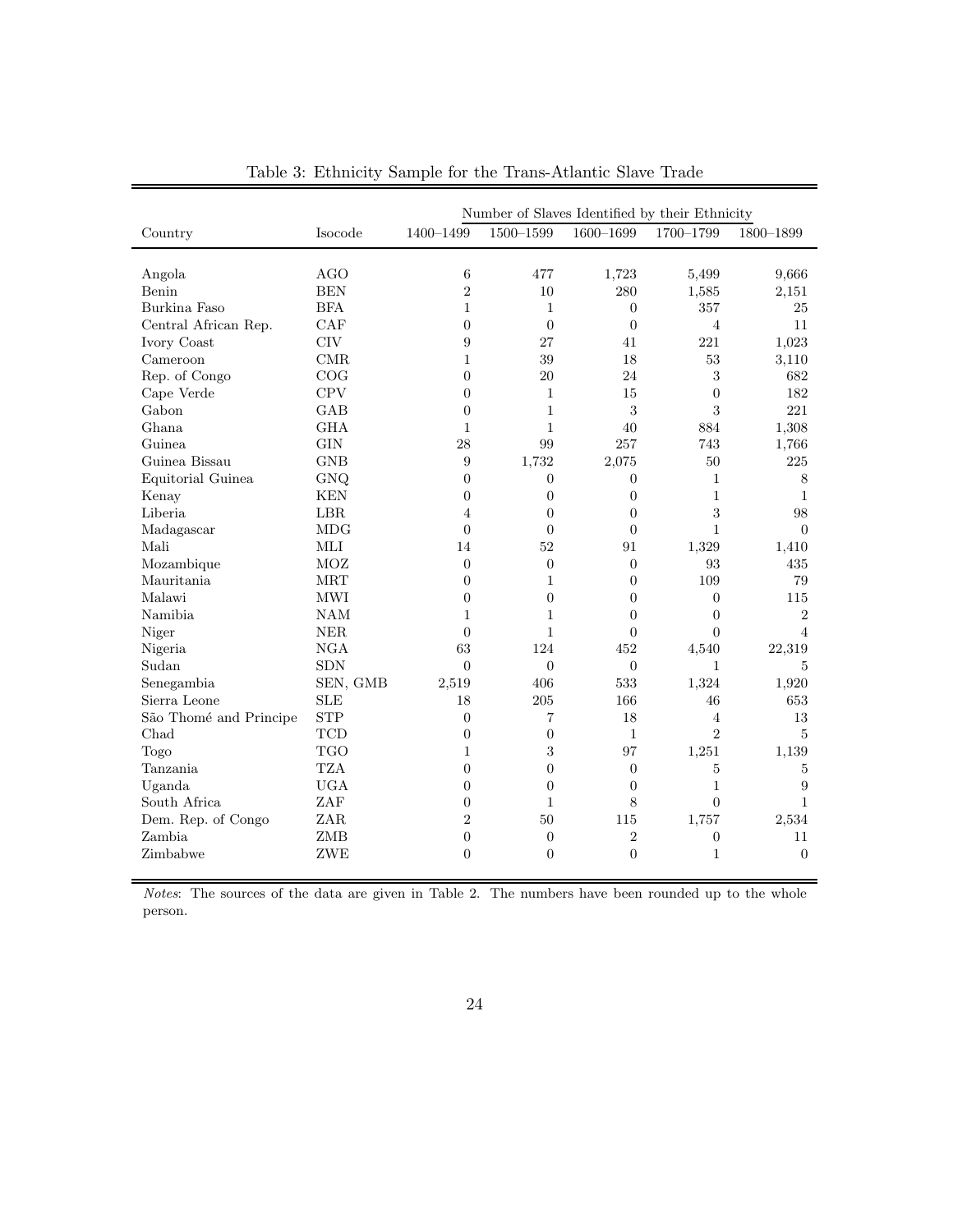|           | Shipped to the Middle East | Shipped to<br>the Mascarenes |          |         |
|-----------|----------------------------|------------------------------|----------|---------|
|           | From                       | From                         |          |         |
| Period    | Mainland Africa            | Madagascar                   |          | Total   |
|           |                            |                              |          |         |
| 1400-1499 | 100,000                    | 0                            | 0        | 100,000 |
| 1500-1599 | 100,000                    | 0                            | $\Omega$ | 100,000 |
| 1600-1699 | 100,000                    | $\theta$                     | $\theta$ | 100,000 |
| 1700-1799 | 145,000                    | 0                            | 115,000  | 260,000 |
| 1800-1899 | 278,250                    | 6,250                        | 95,000   | 379,500 |
| 1400-1899 | 723,250                    | 6,250                        | 210,000  | 939,500 |

Table 4: Indian Ocean Slave Exports, 1400–1899

Notes: Data are from Austen (1979), Martin and Ryan (1977), Austen (1988), and Lovejoy (2000). Slaves shipped from Mainland Africa are from Kilwa and Mozambique.

|                 |           | Num.           | Num.   |                                        |
|-----------------|-----------|----------------|--------|----------------------------------------|
| Region          | Years     | Ethnic.        | Obs.   | Source                                 |
|                 |           |                |        |                                        |
| Mauritius       | 1825–1835 | $\overline{2}$ | 1,523  | St-Amour and Vencatachellum (2005)     |
| Mauritius       | 1835      | $\overline{2}$ | 9,742  | Valentine (2000)                       |
| Mombasa Slaves  | 1860-1861 | 15             | 277    | Zanzibar National Archives $AB/12/5$   |
| Zanzibar Slaves | 1863–1874 | 37             | 5,506  | Zanzibar National Archives $AB/12/3^*$ |
| Bombay, India   | 1884-1888 | 6              | 9      | Harris $(1971)$                        |
| Zanzibar Slaves | 1874-1907 | 72             | 3,991  | Zanzibar National Archives $AA/71/9$   |
|                 |           |                |        |                                        |
| Total           |           |                | 21,048 |                                        |
|                 |           |                |        |                                        |

Table 5: Summary of the Ethnicity Data for the Indian Ocean Slave Trade

Notes:  $*$  See Sheriff (1988) for a description of this data.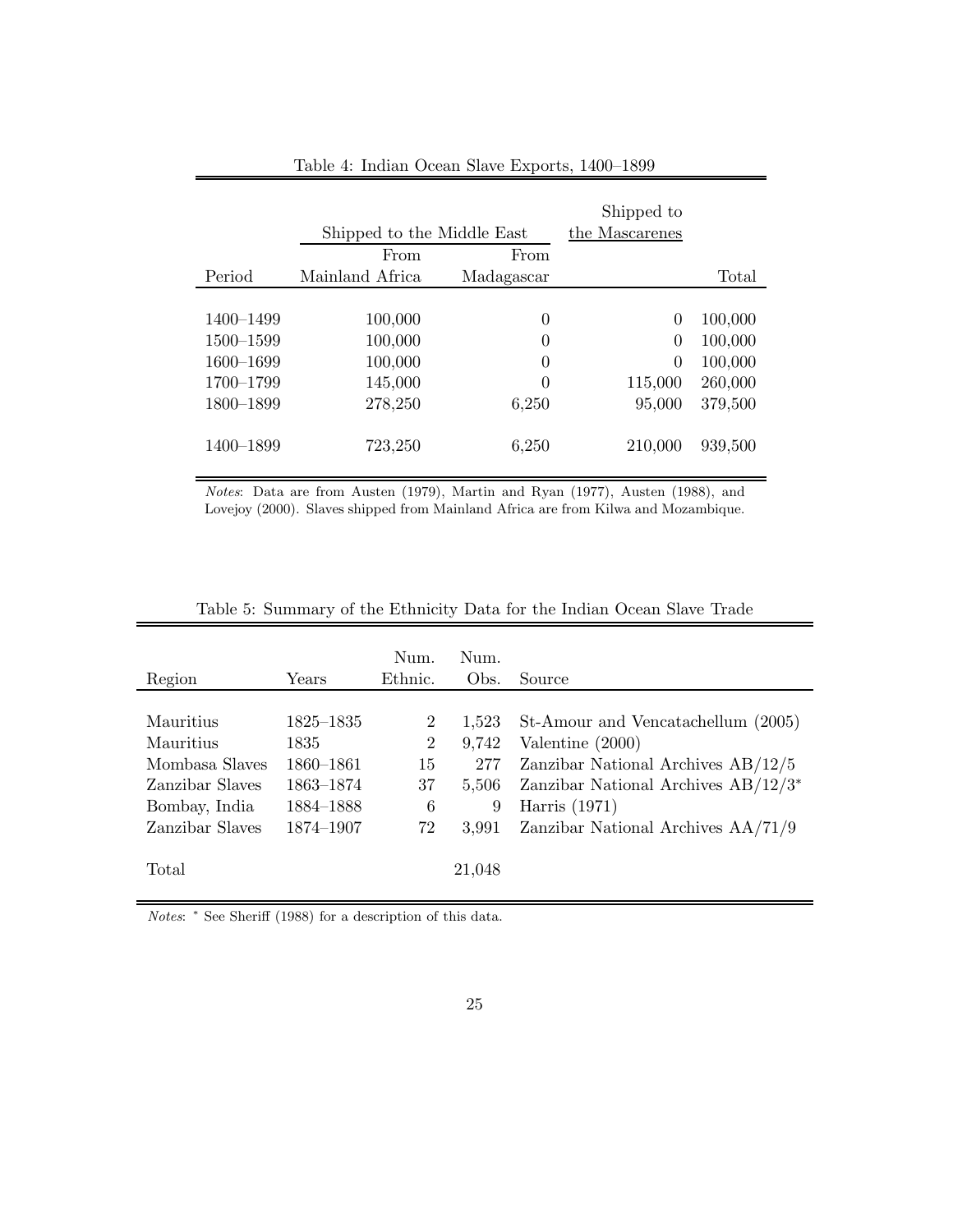| Country      | Isocode    | Number         |
|--------------|------------|----------------|
|              |            |                |
| Burundi      | <b>BDI</b> | 1              |
| Djibouti     | DJI        | 1              |
| Ethiopia     | <b>ETH</b> | 3              |
| Kenya        | <b>KEN</b> | 142            |
| Madagascar   | MDG        | 6              |
| Mozambique   | MOZ        | 2,799          |
| Malawi       | <b>MWI</b> | 430            |
| Sudan        | <b>SDN</b> | $\overline{2}$ |
| Somalia      | SOM        | 3              |
| Tanzania     | TZA        | 6,024          |
| Uganda       | <b>UGA</b> | 42             |
| South Africa | ZAF        | 1              |
| Zaire        | ZAR        | 81             |
| Zambia       | ZMB        | 247            |
| Zimbabwe     | ZWE        | 7              |
| Total        |            | 9,783          |

Table 6: Ethnicity Sample of Slaves from Mainland Africa Shipped During the Indian Ocean Slave Trade

Notes: Data are from Harris (1971) and Zanzibar National Archives: AB/12/3, AB/12/5, and AA/71/9. The numbers have been rounded up to the whole person.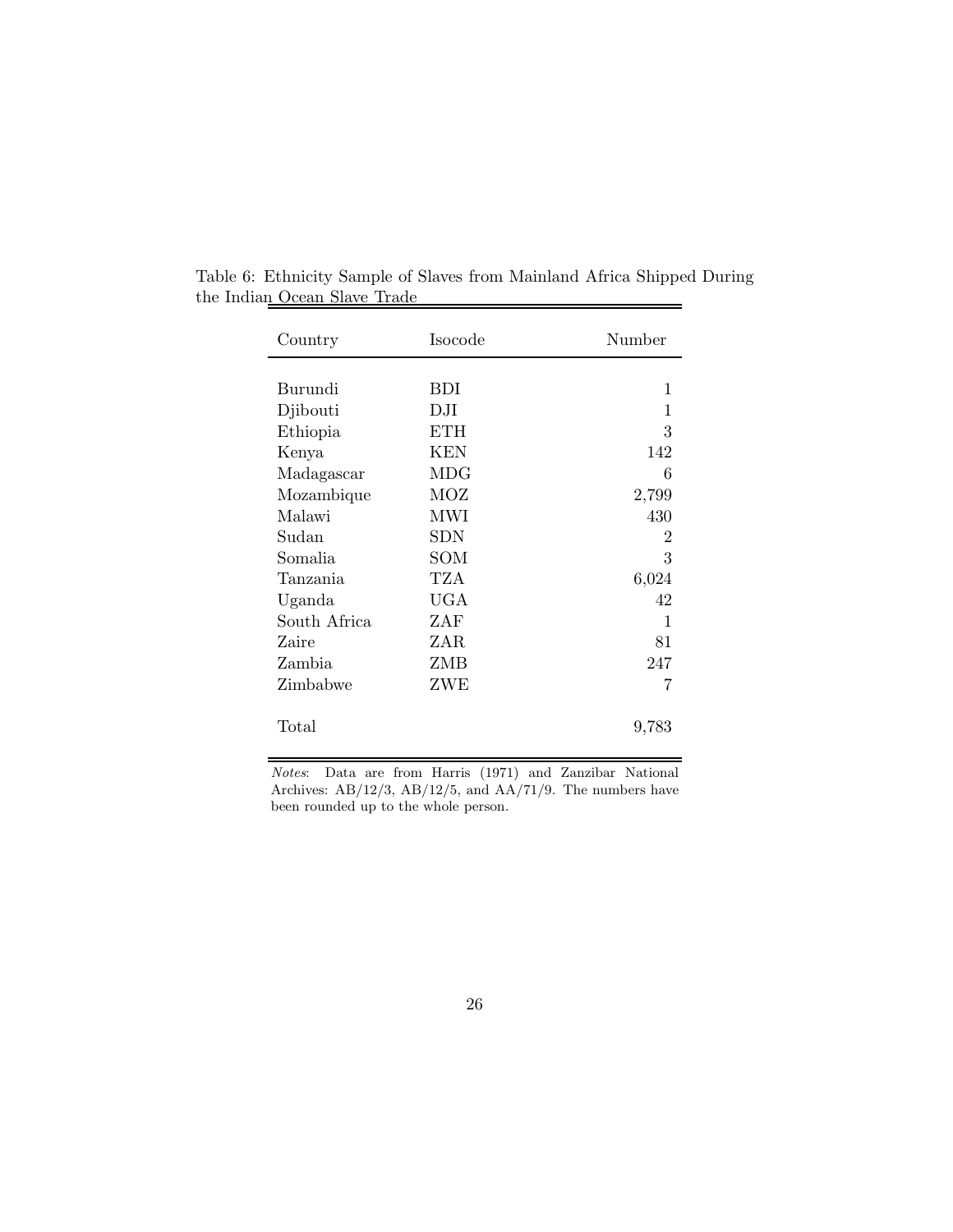| Period    | Egypt     | Libya   | Tunisia  | Algeria  | Morocco  | Total     |
|-----------|-----------|---------|----------|----------|----------|-----------|
|           |           |         |          |          |          |           |
| 1400-1599 | 600,000   | 75,000  | $\theta$ | $\theta$ | 0        | 675,000   |
| 1600-1699 | 300,000   | 150,000 | 0        | $\Omega$ | $\Omega$ | 450,000   |
| 1700-1799 | 300,000   | 270,000 | 80,000   | 50,000   | 200,000  | 900,000   |
| 1800-1913 | 422,500   | 290,700 | 45,700   | 58,500   | 282,000  | 1,099,400 |
|           |           |         |          |          |          |           |
| 1400-1913 | 1,622,500 | 785,700 | 125,700  | 108,500  | 482,000  | 3,124,400 |
|           |           |         |          |          |          |           |

Table 7: Trans-Saharan Slave Exports, 1400–1913

 $\overline{a}$ 

Notes: Data are from Austen (1992).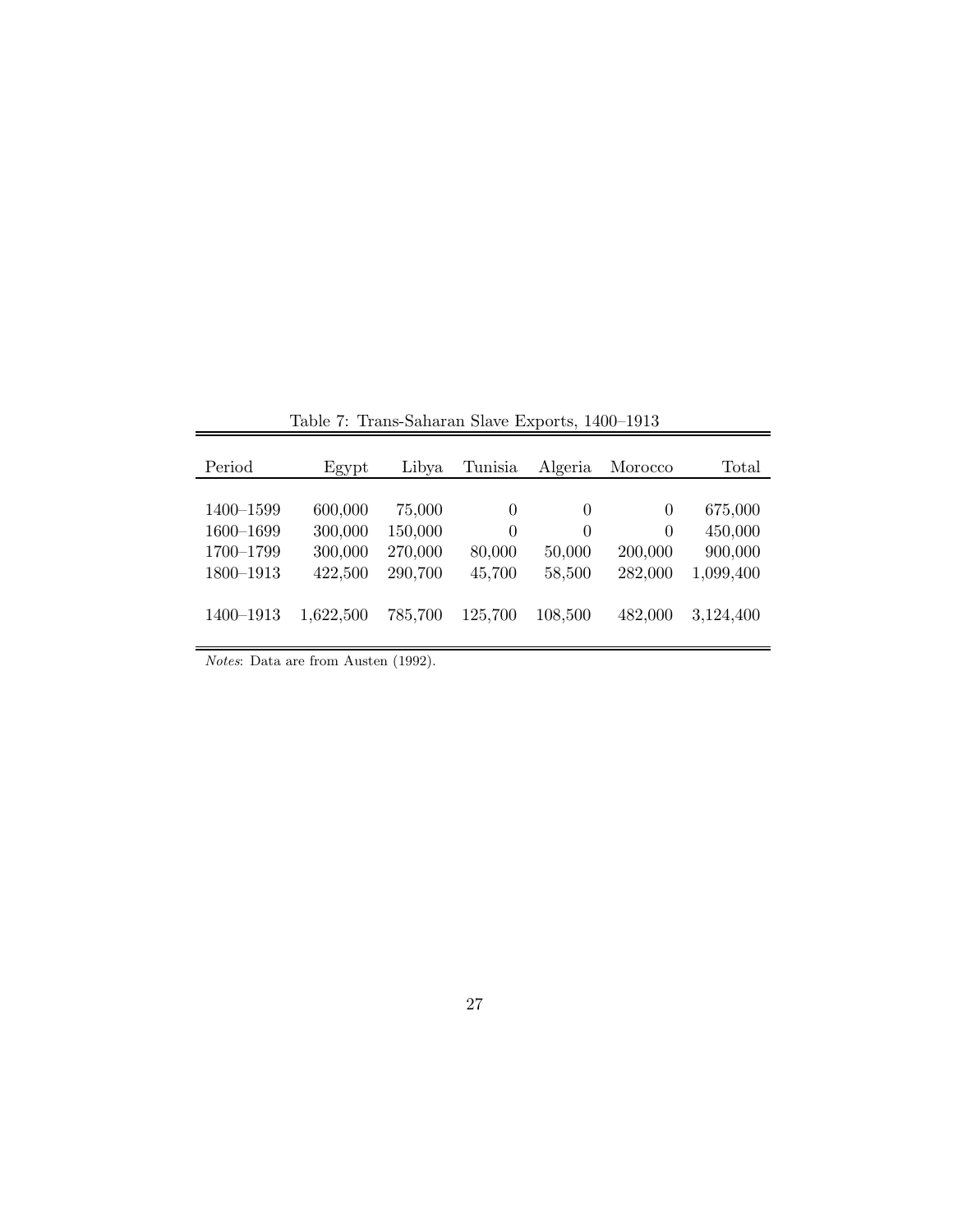|                 | <u> Iable 8: Caravan Information for Intra-Saharan Slave Trade</u> |             |        |
|-----------------|--------------------------------------------------------------------|-------------|--------|
| Caravan         | Caravan                                                            | Time        | Total  |
| Origin          | Destination                                                        | Period      | Number |
|                 |                                                                    |             |        |
| Fezzan          | Egypt                                                              | 1701-1702   | 2,500  |
| Ethiopia        | Sudan                                                              | 1800-1860   | 15,000 |
| South of Fezzan | Fezzan                                                             | 1821        | 6,000  |
| Borno           | Fezzan                                                             | 1843        | 1,550  |
| Katron          | Murzuk                                                             | 1844        | 315    |
| Borno           | Murzuk                                                             | 1844        | 618    |
| Sudan           | Murzuk                                                             | 1844        | 576    |
| Borno           | Murzuk                                                             | 1844        | 576    |
| Sudan           | Murzuk                                                             | 1844        | 377    |
| Borno           | Murzuk                                                             | 1846        | 494    |
| Sudan           | Murzuk                                                             | 1846        | 561    |
| Kano            | Ghat                                                               | 1846        | 800    |
| Kano            | Ghat & Murzuk                                                      | 1846        | 500    |
| Fezzan          | Egypt & Libya                                                      | 1847        | 1,200  |
| Borno, Sudan    | Murzuk                                                             | 1848        | 1,257  |
| Borno           | Ghat                                                               | 1849        | 2,000  |
| Sudan           | Borno                                                              | early 1850s | 5,000  |
| Borno           | Murzuk                                                             | 1853        | 450    |
| Bahr-El Ghazal  | Bahr-El Ghazal                                                     | 1870        | 80,000 |
| Borno           | Fezzan                                                             | 1872        | 1,400  |
| Waday           | Tripoli & Egypt                                                    | 1873        | 15,000 |
| Waday           | Senussi                                                            | 1891        | 2,000  |
| Waday           | Senussi                                                            | 1891        | 2,000  |
| Sudan           | Ghat                                                               | 1893-1903   | 25,000 |
| Waday           | Senussi                                                            | 1896        | 100    |
| Waday           | Cyrena                                                             | 1903        | 2,000  |
|                 |                                                                    |             |        |

Table 8: Caravan Information for Intra-Saharan Slave Trade

Notes: Data are from Austen (1992).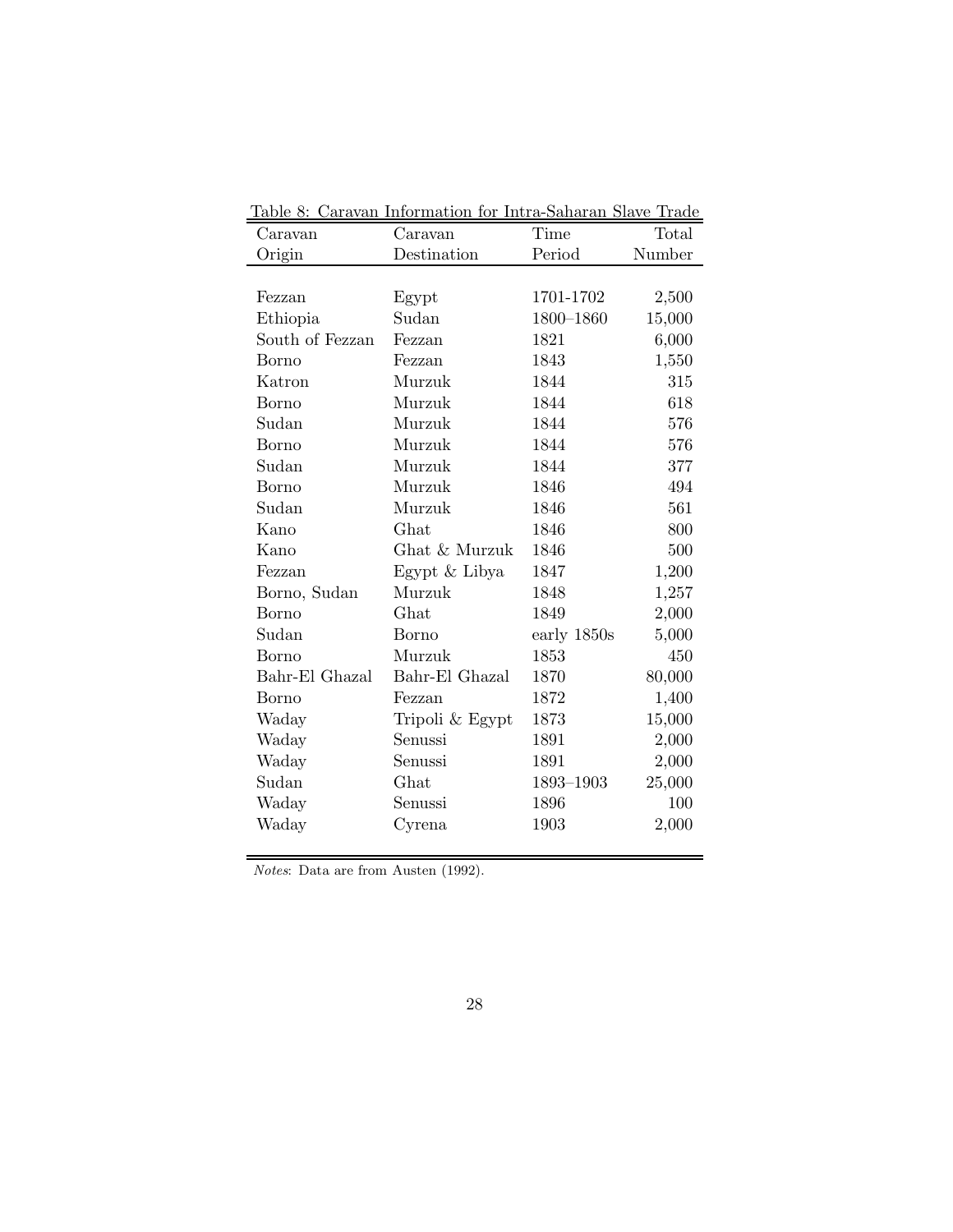| Caravan or                  | Implied            | Time          | Total  |
|-----------------------------|--------------------|---------------|--------|
| Other Info.                 | Origin             | Period        | Number |
|                             |                    |               |        |
|                             | 1400-1599          |               |        |
| Takrur                      | $Toucouleurs*$     | 1416          | 1,700  |
| Tax on Upper Egypt Bedouins | Central Sudan*     | 1419          | 300    |
| Tax on Upper Egypt          | Central Sudan*     | 1420          | 1,800  |
|                             | 1600-1799          |               |        |
| Sennar Caravan              | Central Sudan*     | 1692-1708     | 2,500  |
| Nubian Caravan              | Ethiopia (ETH)     | $1777 - 1780$ | 1,750  |
| Sennar Caravan              | Central Sudan*     | 1783-1785     | 1,100  |
| Darfur exports              | Central Sudan*     | 1788          | 4,000  |
| Sennar Caravan              | Central Sudan*     | 1798-1800     | 1,050  |
| Darfur Caravan              | Central Sudan*     | 1799          | 5,500  |
| Sennar Caravan              | Central Sudan*     | 1799          | 150    |
|                             | 1800-1899          |               |        |
| Darfur Caravan              | Central Sudan*     | 1817          | 3,000  |
| Darfur Caravan              | Central Sudan*     | 1820          | 200    |
| <b>Sudanese Slaves</b>      | Central Sudan*     | 1820-1875     | 5,000  |
| Sennar & Darfur Caravans    | Central Sudan*     | 1821          | 6,000  |
| Darfur Caravan              | Central Sudan*     | 1838          | 7,800  |
| Darfur Caravan              | Central Sudan*     | 1850          | 945    |
| Darfur Caravan              | Central Sudan*     | 1852          | 1,250  |
| Caravan from Sudan          | Central Sudan*     | 1866          | 10,000 |
| Caravan along Nile          | Central Sudan*     | 1867          | 12,500 |
| Darfur Caravan              | Central Sudan*     | 1867          | 2,000  |
| Darfur-Kordofan Imports     | Central Sudan*     | early 1870s   | 1,500  |
| W. Desert Imports via Siwa  | Libya <sup>*</sup> | late 1870s    | 2,000  |
| Darfur Caravan              | Central Sudan*     | 1872          | 1,200  |
| Absynnian traders           | Ethiopia (ETH)     | 1874          | 500    |
|                             |                    |               |        |

Table 9: Caravan Information for Egyptian Exports of the Trans-Saharan Slave Trade

Notes: Data are from Austen (1992). <sup>\*</sup> indicates that the slaves were originally from elsewhere, and additional information about the slaves' origins is available.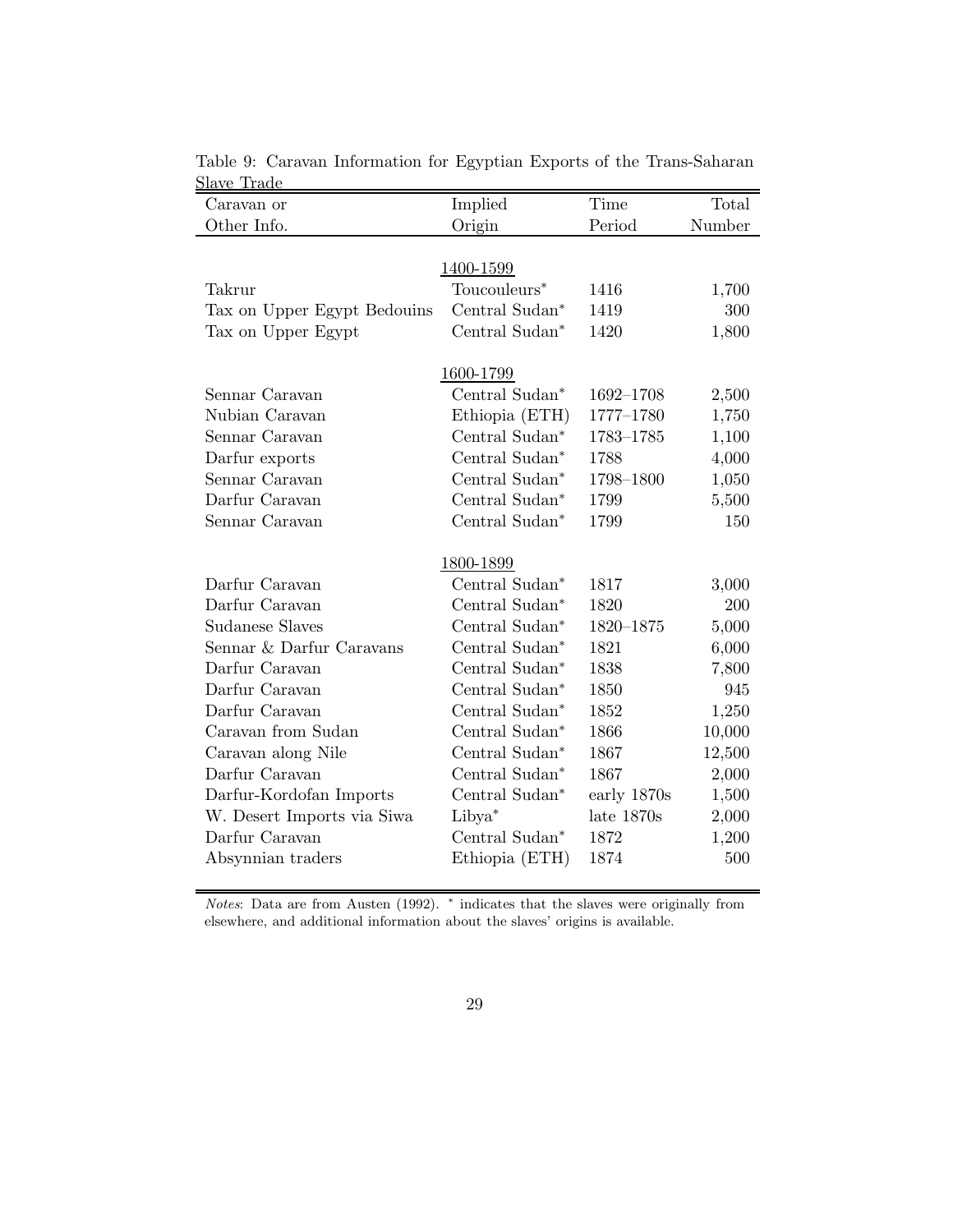| Region                          | Years     | Num.<br>Ethnic. | Num.<br>Obs. | Source                 |
|---------------------------------|-----------|-----------------|--------------|------------------------|
| Central Sudan                   | 1910–1930 | 17              |              | $392$ Spaulding (1988) |
| Western Sudan (Timbuktu Region) | 1908–1911 | $5 -$           |              | 4,993 Klein (1992)     |

Table 10: Summary of the Ethnicity Data for the Trans-Saharan Slave Trade

| Country                                          | Isocode                                | Number                                |
|--------------------------------------------------|----------------------------------------|---------------------------------------|
| Egypt<br>Eritrea<br>Ethiopia<br>Kenya<br>Nigeria | EGY<br>ERI<br>ETH<br><b>KEN</b><br>NGA | 1<br>1<br>148<br>12<br>$\overline{2}$ |
| Sudan<br>Somalia<br>Chad                         | ${\rm SDN}$<br>SOM<br>TCD              | 81<br>6                               |

Table 11: Ethnicity Sample from Central Sudan

Notes: Data are from Spaulding (1988). The numbers have been rounded up to the whole person.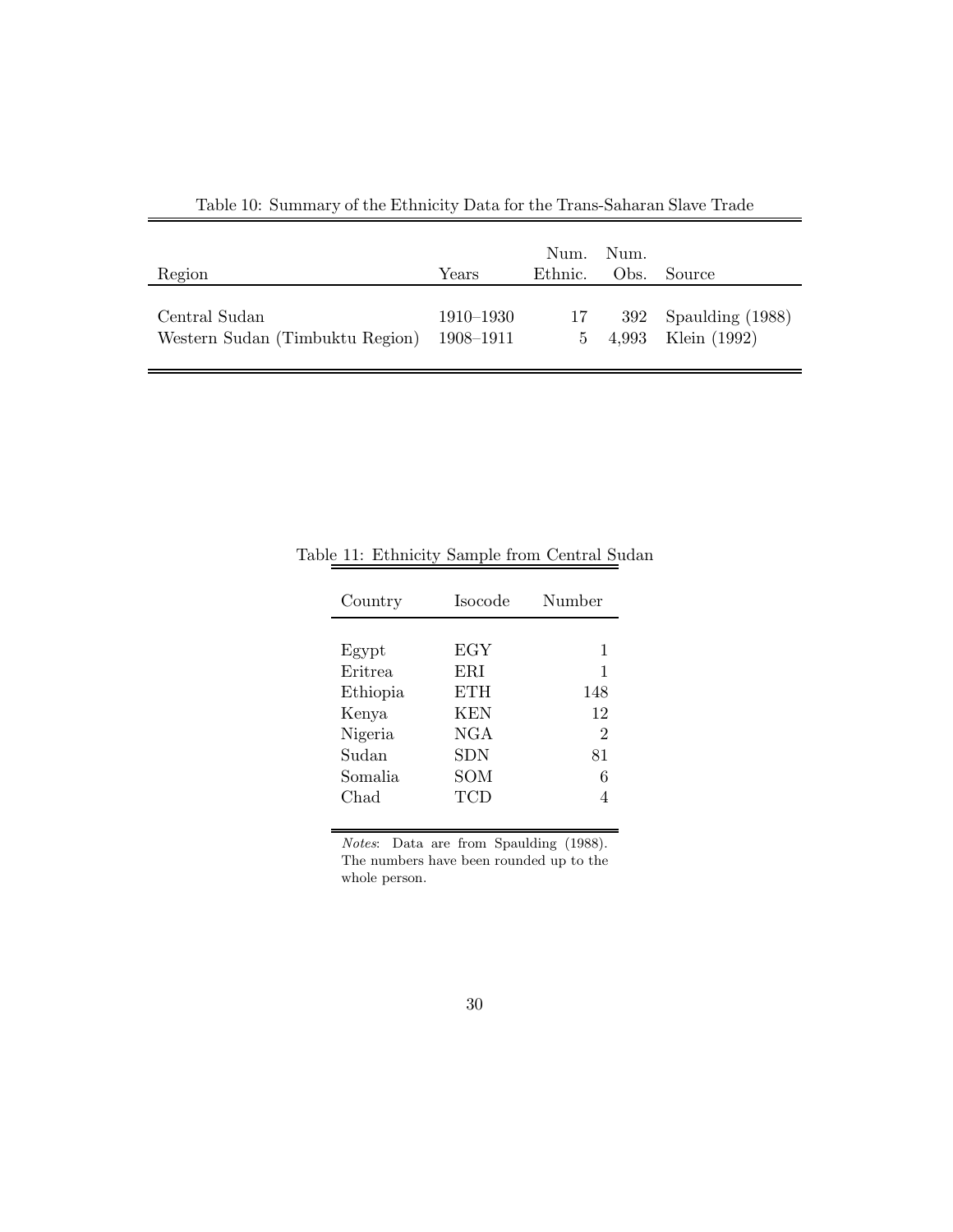| Caravan or        | Implied             | Time      | Total  |
|-------------------|---------------------|-----------|--------|
| Other Info.       | Origin              | Period    | Number |
|                   |                     |           |        |
|                   | Pre 1700            |           |        |
| Fezzan            | Fezzan*             | 1626      | 66     |
| Fezzan            | Fezzan*             | 1633-1649 | 1,120  |
| Borno             | Nigeria (NGA)       | 1638      | 200    |
| Borno             | Nigeria (NGA)       | 1653      | 125    |
| Borno via Fezzan  | Nigeria (NGA)       | 1696      | 7,000  |
| Fezzan            | Nigeria (NGA)       | 1698      | 200    |
|                   |                     |           |        |
|                   | 1700-1799           |           |        |
| Fezzan, Ghadames  | Fezzan*             | 1700-1799 | 2,250  |
| Fezzan            | Fezzan <sup>*</sup> | 1766      | 2,500  |
| Fezzan            | Fezzan <sup>*</sup> | 1770      | 50     |
| Fezzan            | Fezzan*             | 1779      | 750    |
| Fezzan            | Fezzan*             | 1782      | 600    |
| Fezzan            | Fezzan <sup>*</sup> | 1788      | 7,500  |
| Fezzan            | Fezzan <sup>*</sup> | 1788-1799 | 8,250  |
|                   |                     |           |        |
|                   | 1800-1899           |           |        |
| Fezzan, Ghadames  | Fezzan*             | 1800-1820 | 450    |
| Fezzan            | Fezzan*             | 1818      | 1,300  |
| Hausa from Sokoto | Hausa (NGA)         | 1825      | 2,000  |
| Ghadames          | Fezzan <sup>*</sup> | 1842      | 600    |
| Ghadames          | Fezzan*             | 1845      | 155    |
| Sudan via Fezzan  | Chad (TCD)          | 1846      | 2,500  |
| Waday             | Chad (TCD)          | 1846      | 470    |
| Waday             | Chad (TCD)          | 1846      | 2,000  |
| Fezzan            | Fezzan <sup>*</sup> | 1848      | 500    |
| Waday             | Chad (TCD)          | 1849      | 1,200  |
| Murzuk            | Fezzan <sup>*</sup> | 1850      | 2,000  |
| Waday             | Chad (TCD)          | 1850      | 2,400  |
| Murzuk            | Fezzan*             | 1852      | 499    |

Table 12: Caravan Information for Libyan Exports of the Trans-Saharan Slave Trade

Notes: Data are from Austen (1992). <sup>\*</sup> indicates that the slaves were originally from elsewhere, and additional information about the slaves' origins is available.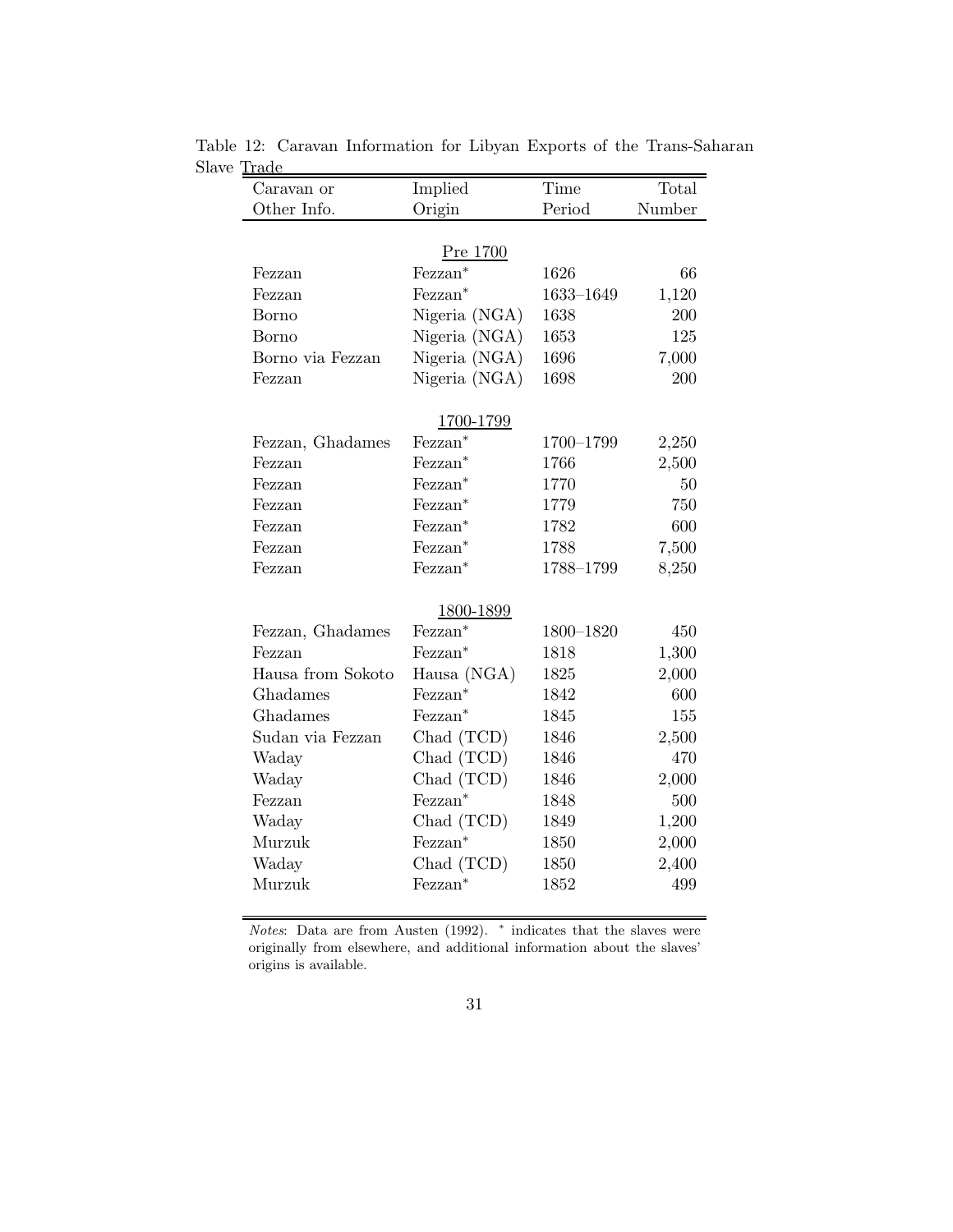Table 13: Caravan Information for Tunisian Exports of the Trans-Saharan Slave Trade Ξ,

| Caravan or  | Implied               | Time   | Total  |
|-------------|-----------------------|--------|--------|
| Other Info. | Origin                | Period | Number |
|             |                       |        |        |
| Ghadames    | Ghadames <sup>*</sup> | 1789   | 1,000  |
| Ghadames    | Ghadames <sup>*</sup> | 1810   | 1,100  |
| Ghadames    | Ghadames <sup>*</sup> | 1814   | 400    |
| Ghadames    | Ghadames <sup>*</sup> | 1840s  | 3,500  |
|             |                       |        |        |

Notes: Data are from Austen (1992). <sup>∗</sup> indicates that the slaves were originally from elsewhere, and additional information about the slaves' origins is available.

| Caravan or                  | Implied              | Time          | Total  |
|-----------------------------|----------------------|---------------|--------|
| Other Info.                 | Origin               | Period        | Number |
|                             |                      |               |        |
| Wargla, Touggart            | Algeria (DZA)        | 1700-1830     | 5,850  |
| Touggart                    | Algeria (DZA)        | 1820s         | 500    |
| Touggart                    | Algeria (DZA)        | 1844          | 500    |
| enter Algeria via Oran      | Morocco <sup>*</sup> | $late\ 1840s$ | 3,300  |
| Ghat                        | $Ghat^*$             | 1846          | 300    |
| Ghadames, Ghat via Touggart | $Ghat^*$             | 1848          | 160    |
| Touggart                    | Algeria (DZA)        | 1846          | 470    |
| Southwest (Ghat)            | $Ghat^*$             | 1846          | 1,750  |
| Wargla                      | Algeria (DZA)        | 1880          | 450    |
|                             |                      |               |        |

Table 14: Caravan Information for Algerian Exports of the Trans-Saharan Slave Trade

Notes: Data are from Austen (1992). \* indicates that the slaves were originally from elsewhere, and additional information about the slaves' origins is available.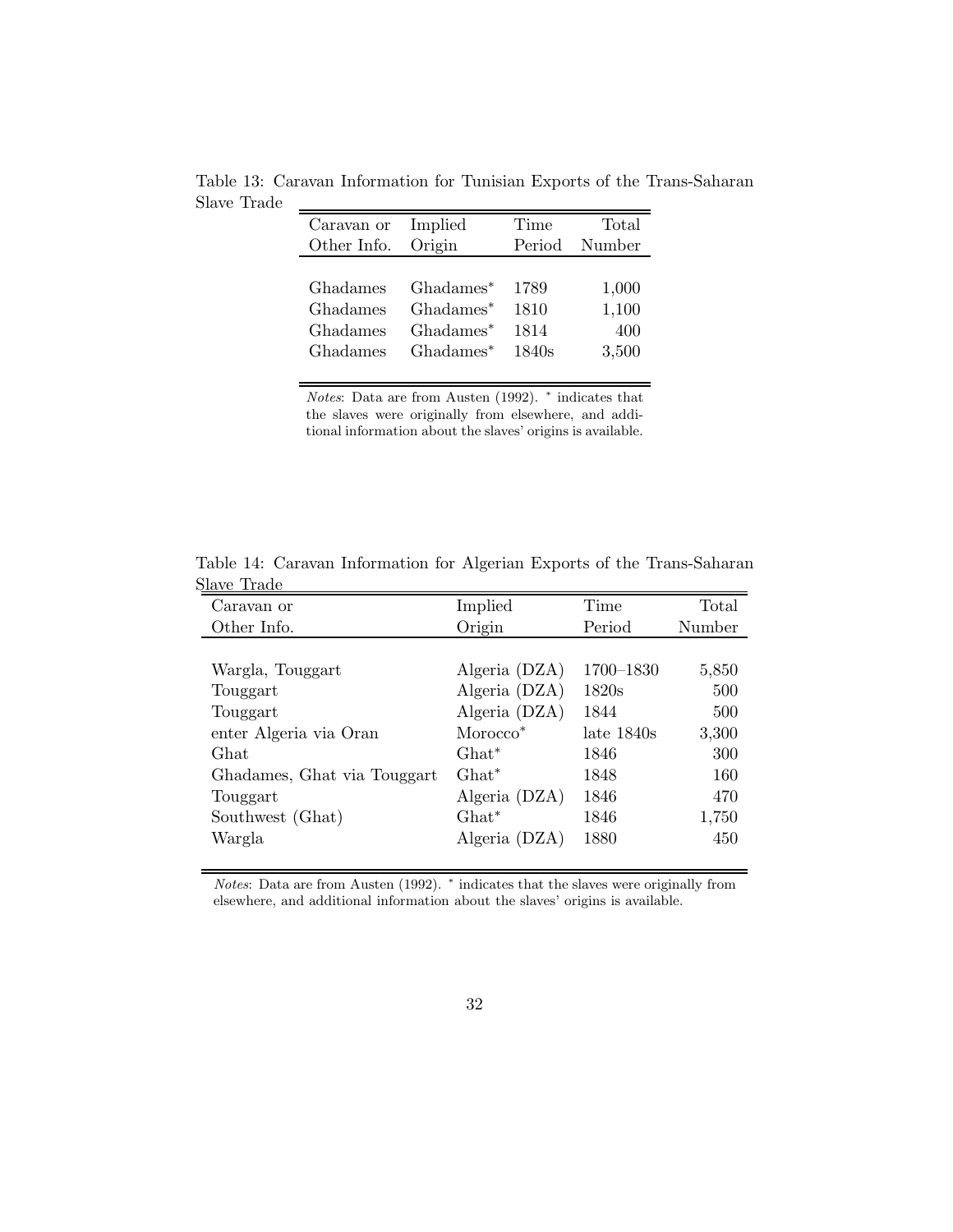| Caravan or       | Implied    | Time        | Total  |
|------------------|------------|-------------|--------|
| Other Info.      | Origin     | Period      | Number |
|                  |            |             |        |
|                  | Post 1700  |             |        |
| Timbuktu         | Mali (MLI) | 1789        | 3,500  |
| Timbuktu         | Mali (MLI) | 1790-1791   | 4,000  |
| Timbuktu         | Mali (MLI) | 1810        | 2,000  |
| Tuat             | Mali (MLI) | early 1830s | 4,000  |
| Timbuktu         | Mali (MLI) | 1850        | 200    |
| Timbuktu to Tuat | Mali (MLI) | 1864        | 750    |
| Timbuktu         | Mali (MLI) | 1865-1870   | 3,500  |
| Timbuktu         | Mali (MLI) | 1873-1881   | 500    |
| Timbuktu         | Mali (MLI) | 1875-1888   | 750    |

Table 15: Caravan Information for Moroccan Exports of the Trans-Saharan Slave Trade

Notes: Data are from Austen (1992). <sup>∗</sup> indicates that the slaves were originally from elsewhere, and additional information about the slaves' origins is available.

| Period                                                        | Gulf of Aden<br>(N. Somalia) | Massawa<br>Ethiopia) | N. Danikil<br>Ethiopia) | Suakin<br>(Sudan) | Total                                                 |
|---------------------------------------------------------------|------------------------------|----------------------|-------------------------|-------------------|-------------------------------------------------------|
| 1400–1599<br>1600-1699<br>1700-1799<br>1800-1899<br>1400–1899 | 268,500                      | 110,900              | 24,000                  | 102,000           | 400,000<br>200,000<br>200,000<br>505,400<br>1,305,400 |

Table 16: Red Sea Slave Exports, 1400–1899

Notes: Data are from (Austen, 1979, p. 68) and (Austen, 1988, p. 33).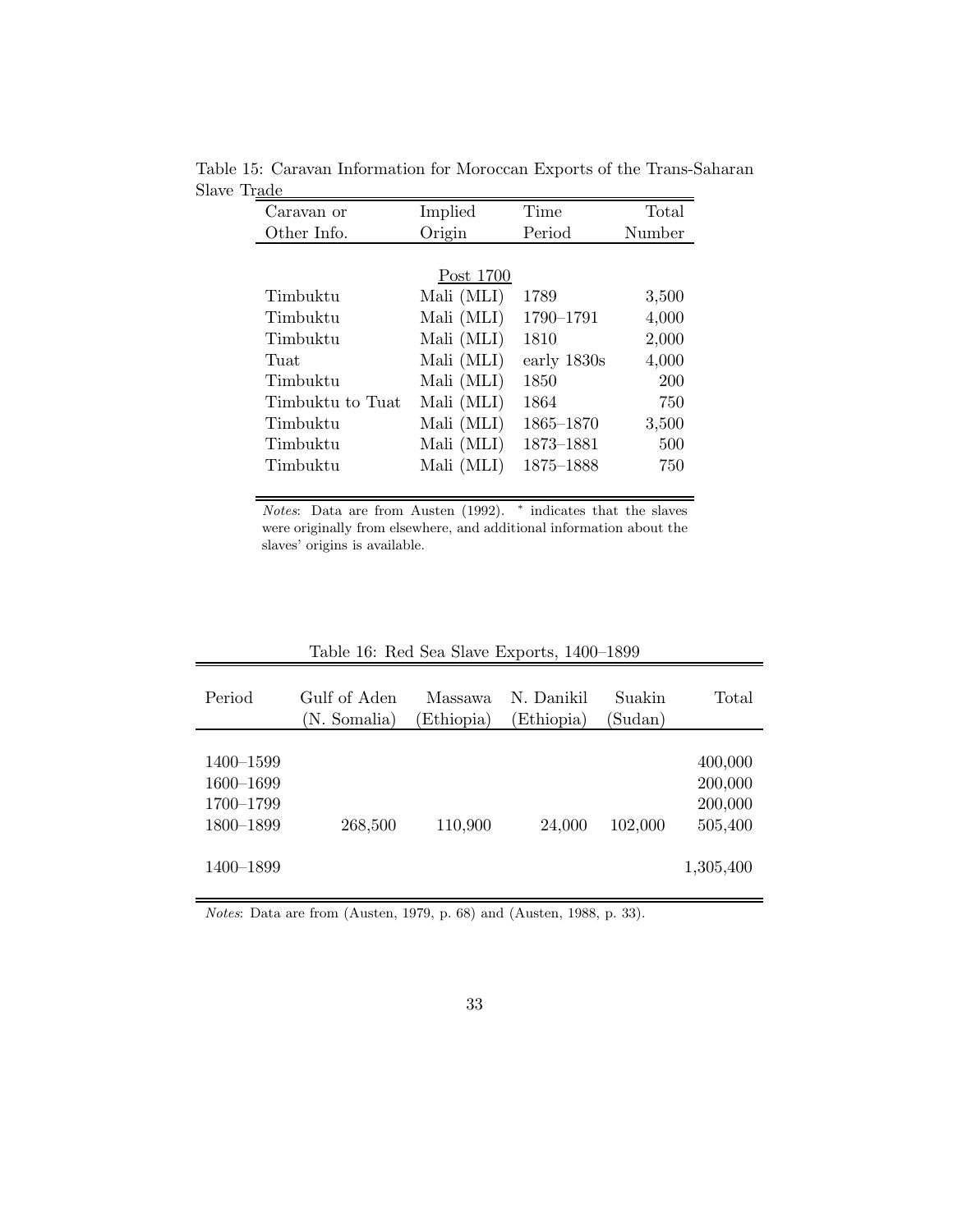| Region                               | Years                  | Num.<br>Ethnic.      | Num.<br>Obs.      | Source                                            |
|--------------------------------------|------------------------|----------------------|-------------------|---------------------------------------------------|
| Bombay, India<br>Jedda, Saudi Arabia | 1837–1882<br>1892-1924 | $\overline{2}$<br>32 | $5^{\circ}$<br>62 | Harris (1971)<br>League of Nations $(1936, 1937)$ |
| Total                                |                        |                      | 67                |                                                   |

Table 17: Summary of the Ethnicity Data for the Red Sea Slave Trade

| Country  |            | Isocode Number |
|----------|------------|----------------|
|          |            |                |
| Ethiopia | <b>ETH</b> | 33             |
| Kenya    | KEN        | 1              |
| Niger    | NER.       | 1              |
| Nigeria  | NGA        | 3              |
| Sudan    | SDN        | 23             |
| Somalia  | SOM        | 1              |
| Chad     | TCD        | 6              |
| Total    |            | 62             |

Table 18: Ethnicity Sample for the Red Sea Slave Trade

Notes: Data are from Harris (1971) and League of Nations (1936, 1937). The numbers have been rounded up to the whole person.